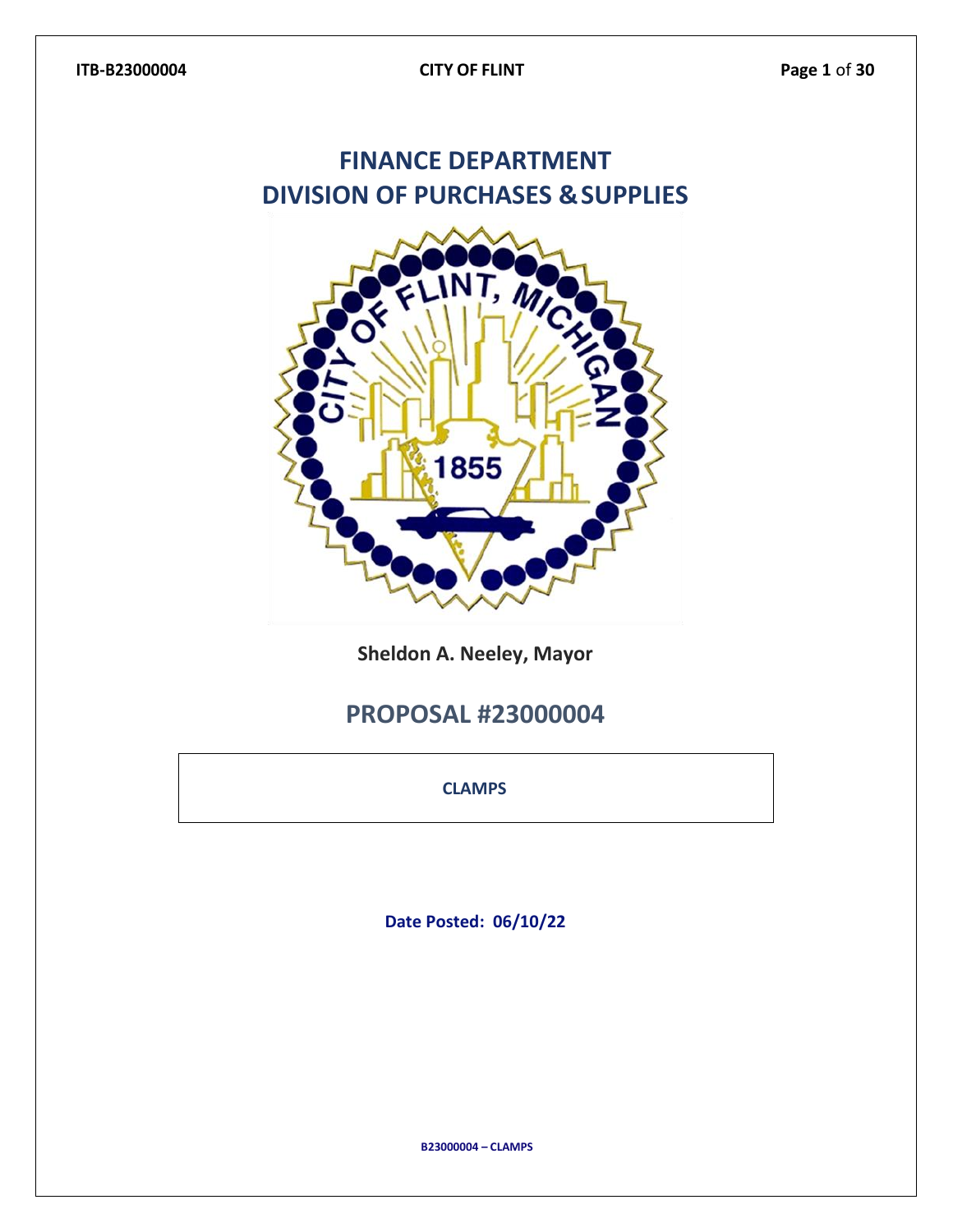### **ITB-B23000004 CITY OF FLINT Page 2** of **30**

# **CITY OF FLINT**

# **FINANCE DEPARTMENT DIVISION OF PURCHASES AND SUPPLIES**

City Hall, 1101 S. Saginaw Street, Room #203 – Flint, Michigan 48502 (810) 766-7340 www.cityofflint.com



**Sheldon Neeley**

### **Mayor INVITATION TO BID**

### **OWNER/RETURN TO:**

THE CITY OF FLINT FINANCE DEPARTMENT – DIVISION OF PURCHASES AND SUPPLIES 1101 S. SAGINAW ST., ROOM 203, 2nd FLOOR FLINT, MI 48502

### **BID # 23000004**

### **SCOPE OF WORK:**

The City of Flint, Finance Department of Purchases & Supplies, is soliciting sealed bids for providing:

### **CLAMPS**

Per the attached additional requirements**.**

If your firm is interested in providing the requested services, please submit:

- **(1) printed, signed, original proposal and signed addenda**
- **(1) Additional copy unbound**
- **1 electronic copy of all submitted documents**

Proposal submittal information MUST be received by the following dates and times:

- 1. The mail in **HARD COPIES** with the original signature (signed documents) must be received by **Thursday, June 23, 2022, by 11:00 AM (EST), City of Flint, Finance Department - Division of Purchases and Supplies, 1101 S. Saginaw St., Room 203, Flint, MI, 48502.** Bids must be in a sealed envelope clearly identifying the proposal name and proposal number.
- 2. **Electronic Copy, please email to PurchasingBids@cityofflint.com by Thursday, June 23, 2022, by 11:00 AM (EST).** Please note that in the subject line of the email, type in the proposal name and number.
- 3. Faxed bids are not accepted.
- 3. Both mail in proposal and electronic submittal must be received by due date and time.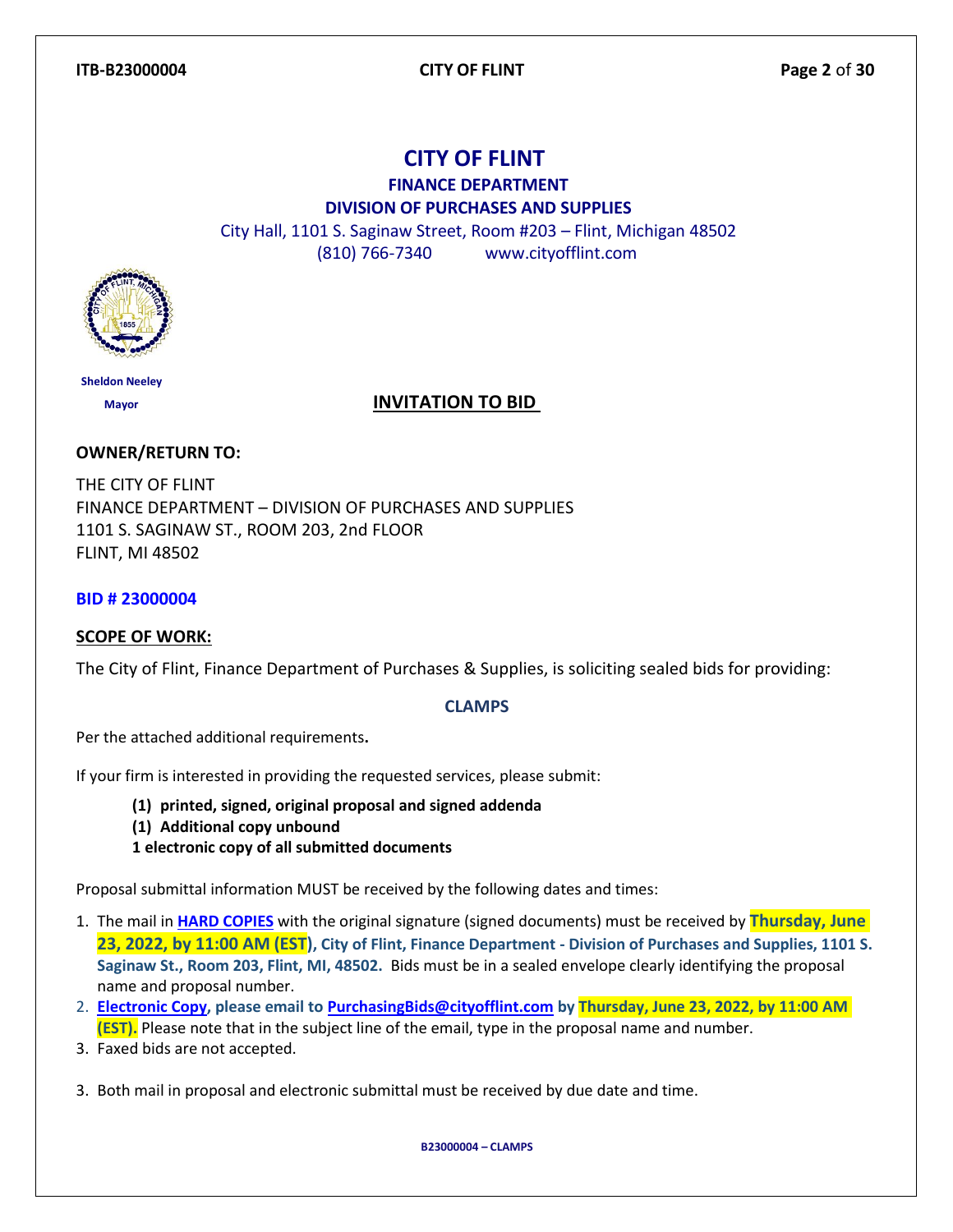**ITB-B23000004 CITY OF FLINT Page 3** of **30**

# **PLEASE NOTE: When dropping off a bid, please do not put bids in drop boxes on the outside of City Hall. Please call if you have any questions and need to drop off a bid.**

All additional proposal documents, requirements, addendums, specifications, and plans/drawings (if utilized) are available on the Purchasing page of the City of Flint's web site at **<https://www.cityofflint.com/finance/purchasing/bids-2/>** under "open bids" and the specific bid or proposal number assigned to this notice.

Effective immediately upon release of these Bidding Documents, and until notice of contract award, all official communications from proposers regarding the requirements of this Bid shall be directed to:

# Lauren Rowley 810-766-7340 **lrowley@cityofflint.com**

The City, or designee, shall distribute all official changes, modifications, responses to questions or notices relating to the requirements of this Bid. Addendum to this Bid may be developed and shared with all Vendors. Any other information of any kind from any other source shall not be considered official, and proposers relying on other information do so at their own risk.

**NOTICE TO VENDOR** Offers, subject to the conditions made a part hereof, will be received at this office, *1101* **S.** *Saginaw St., Flint, Ml 48502 for the following:*

All additional proposal documents, requirements, addendums, specifications, and plans/drawings (if utilized) are available on the Purchasing page of the City of Flint's web site at **<https://www.cityofflint.com/finance/purchasing/bids-2/>** under "open bids" and the specific bid or proposal number assigned to this notice.

New vendors should complete and submit a vendor application, IRS W-9 Form, and Vendor ACH Payment Authorization Form with the City of Flint. Links to these forms are available at **[https://www.cityofflint.com/finance/accounts-payable-department/.](https://www.cityofflint.com/finance/accounts-payable-department/)**

Results may be viewed next business day online EXCEPT when a bid is under review. The bidders/public will only see the names of the bidders that submitted a bid, not their cost. This will protect the bidders cost in case there is a re-bid. **https:/[/www.cityofflint.com/finance/purchasing/results/](http://www.cityofflint.com/finance/purchasing/results/)** under "bid results".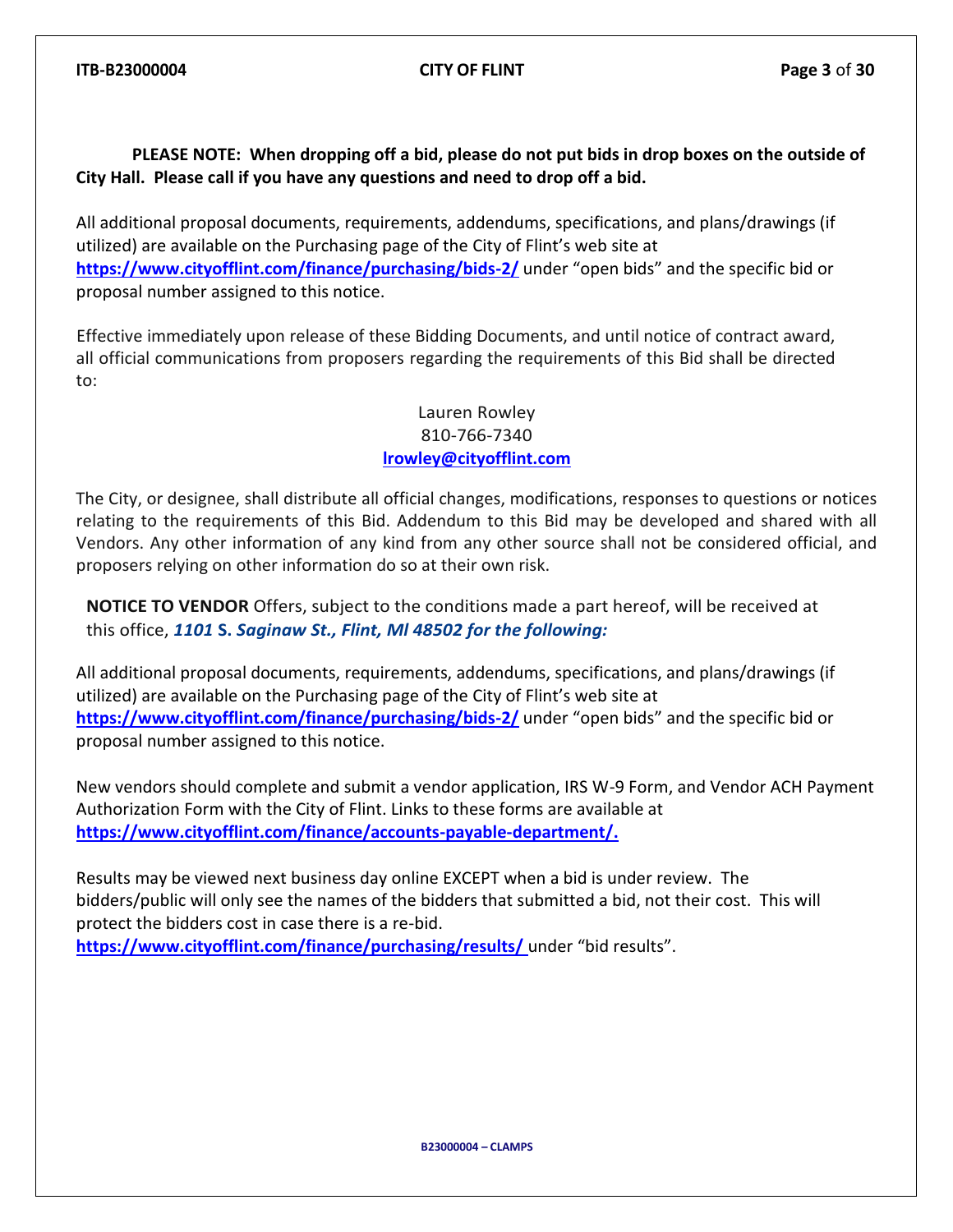\_\_\_\_\_\_\_\_\_\_\_\_\_\_\_\_\_\_\_\_\_\_\_\_\_\_\_\_\_\_\_\_\_\_\_\_\_\_\_\_\_\_\_\_\_\_\_\_\_\_\_\_\_\_\_\_\_\_\_\_\_\_\_\_\_\_\_

City of Flint has partnered with BidNet as part of th[e MITN Purchasing Group](http://www.bidnetdirect.com/cityofflint) (branded page link) to post bid opportunities to this site. As a vendor, you can register with the [MITN Purchasing Group](http://www.bidnetdirect.com/cityofflint) and be sure that you see all available bids and opportunities. By selecting automatic bid notification, your company will receive emails once the City of Flint has a bid opportunity that matches your company's business. In addition, the site handles bid opportunities, RFPs, and RFQs for other member governmental agencies throughout Michigan. City of Flint looks forward to providing you with more bid information and simplifying the entire bid, proposal, and quote processes for everyone involved. We appreciate your cooperation and welcome your participation. If you need help registering, please call the MITN Purchasing Group support department toll free 1-800-835-4603 option #2.

Link to City of Flint open solicitations: [MITN Purchasing Group](http://www.bidnetdirect.com/cityofflint) (branded page link)

Any written questions regarding this project shall be directed to Lauren Rowley at **lrowley@cityofflint.com** using the subject title of **"ITB #23-004 – CLAMPS" Questions must be submitted by Tuesday, June 14, 2022 before 10:00 AM (EST). Please see attached form for Question submittal form.**

..................................

### **Bid Opening Due Date – Thursday, June 23, 2022 at 11:00 AM**

**Bid Opening via Google Meet. The public is invited to view the opening by joining the Google Meet link below:**

**Join with Google Meet Meeting ID: Meet.google.com/pwr-bidc-oty Phone Numbers (US) 1 617-675-4444 PIN: 898 601 435 7941#**

### **IN PERSON**

**The public is invited to view the bid opening in person by attending at 1101 S. Saginaw St., McKenzie Conference Room, 2nd Floor, Flint, MI 48502.** 

**If you have any problems signing in, please call the Purchasing Department at (810) 766-7340 or email at [lrowley@cityofflint.com](mailto:lrowley@cityofflint.com)**

Sincerely,

Lauren Rowley

Lauren Rowley Purchasing Manager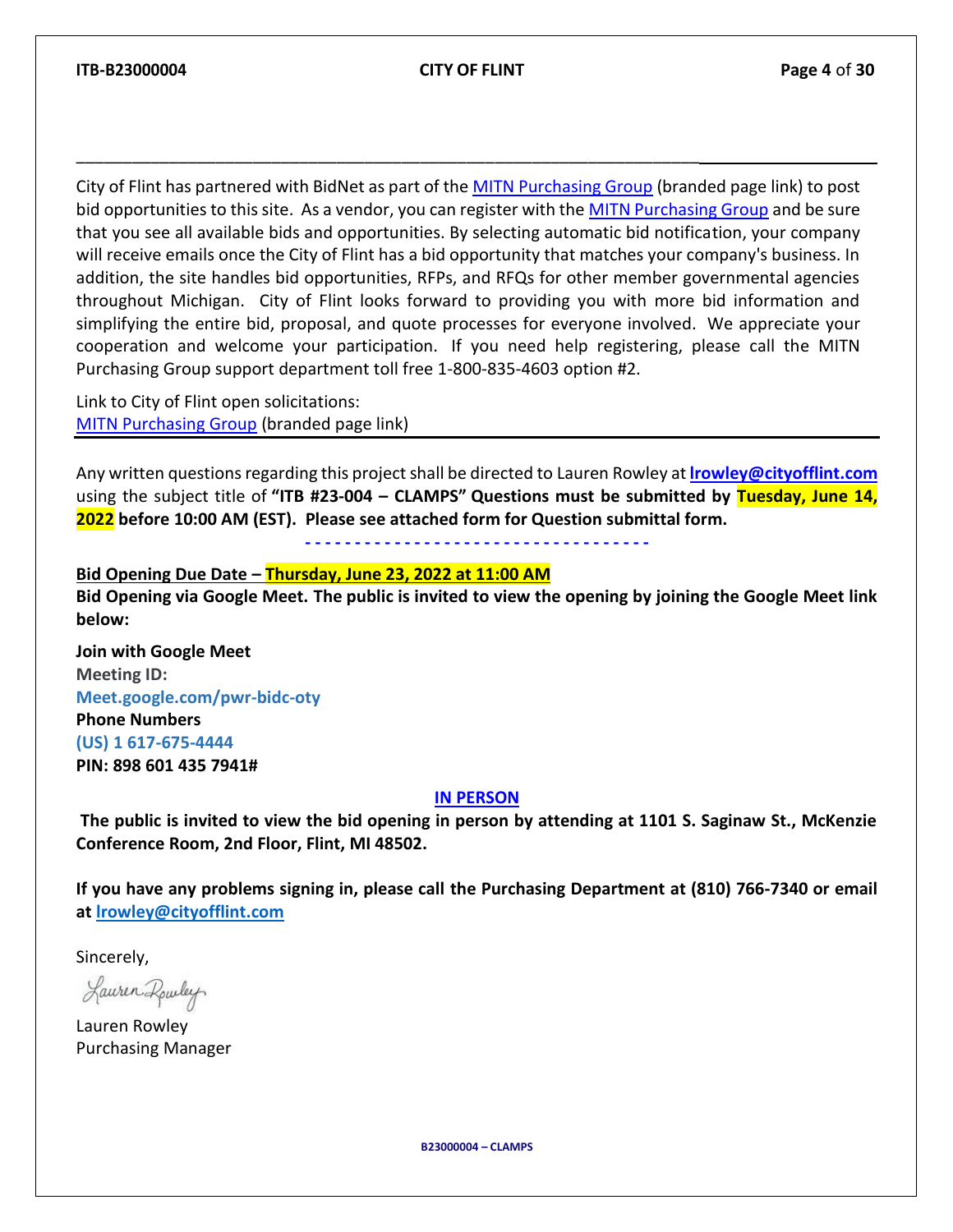# **THIS PAGE INTENTIONALLY LEFT BLANK**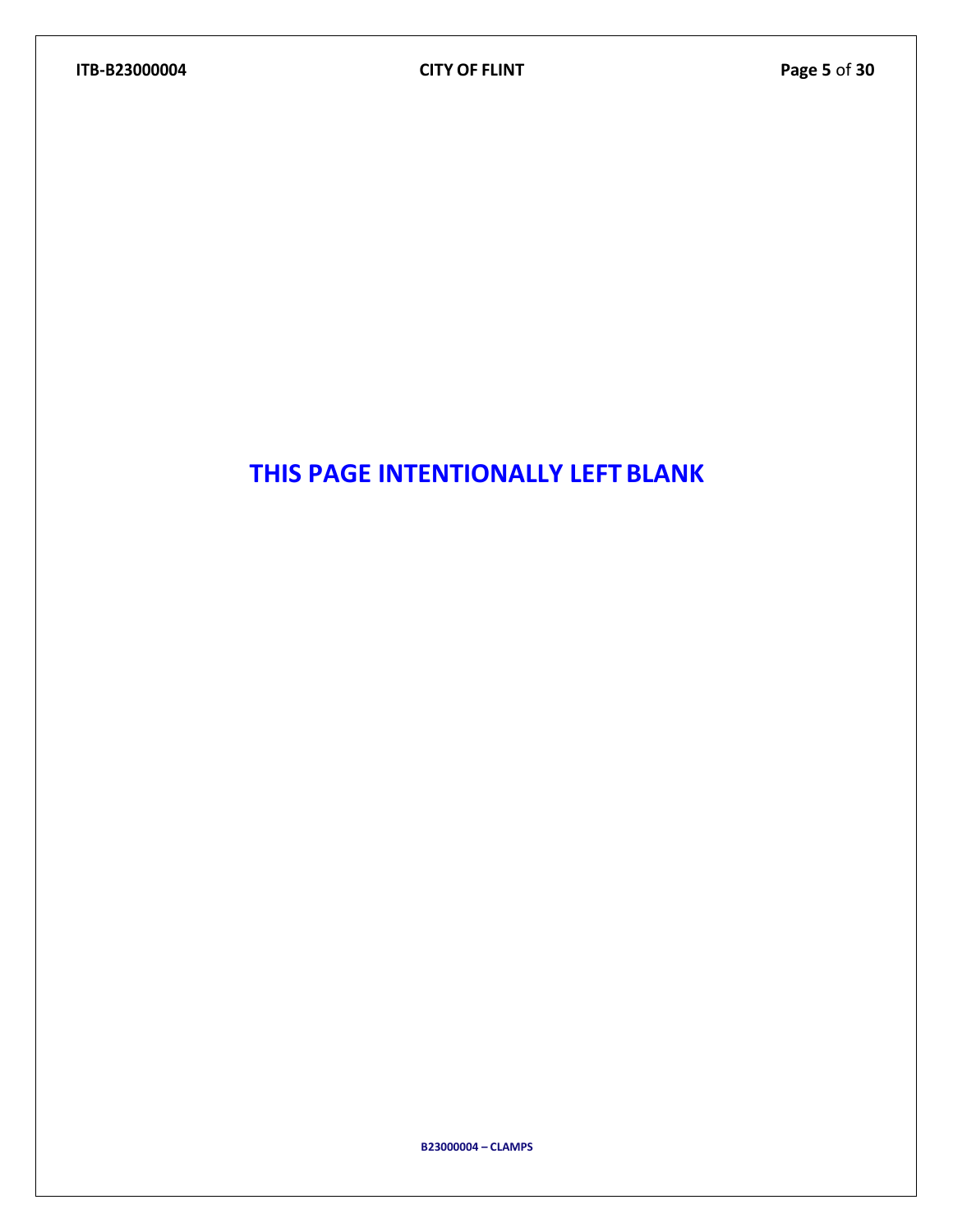## **INSTRUCTIONS TO VENDORS**

- 1) **PRE-BID INFORMATION AND QUESTIONS:** Each bid that is timely received will be evaluated on its merit and completeness of all requested information. In preparing bids, Bidders are advised to rely only upon the contents of this Request for Proposals (RFP) and accompanying documents and any written clarifications or addenda issued by the City of Flint. If a Bidder finds a discrepancy, error or omission in the RFP package, or requires any written addendum thereto, the Bidder is requested to notify the Purchasing contact noted on the cover of this RFP, so that written clarification may be sent to all prospective Bidders. **THE CITY OF FLINT IS NOT RESPONSIBLE FOR ANY ORAL INSTRUCTIONS**. All questions must be submitted in writing to the Finance Department of Purchases and Supplies before any pre-bid deadline (if specified) or at least one (1) week prior to the proposal opening date indicated on the front of this document.
- 2) **RFP MODIFICATIONS:** The City of Flint has the right to correct, modify or cancel the RFP, in whole or in part, or to reject any Bid, in whole or in part, within the discretion of the City of Flint, or their designee. If any such changes are made, all known recipients of the RFP will be sent a copy of such changes. If any changes are made to this RFP document by any party other than the City of Flint, the original document in the City of Flint's files takes precedence.

### 3) **PROPOSAL SUBMISSION:**

- a) The Bidder must include the following items, or the proposal may be deemed non-responsive:
	- i) All forms contained in this RFP, fully completed.
- b) Bids must be submitted to the Finance Department of Purchases and Supplies, City of Flint, 1101 S. Saginaw Street, Room 203, Flint, Michigan 48502 by the date and time indicated as the deadline**.**  The Purchasing Department time stamp will determine the official receipt time. It is each Bidder's responsibility to insure that their proposal is time stamped by the Purchasing Department by the deadline. This responsibility rests entirely with the Bidder, regardless of delays resulting from postal handling or for any other reasons. Proposals will be accepted at any time during the normal course of business only, said hours being 8:00 a.m. to 5:00 p.m. local time, Monday through Friday, legal holidays as exception.
- c) Bids must be enclosed in a sealed, non-transparent envelope, box or package, and clearly marked on the outside with the following: RFP Title, RFP Number, Deadline and Bidder's name.
- d) Submission of a bid establishes a conclusive presumption that the Bidder is thoroughly familiar with the Request for Proposals (RFP), and that the Contractor understands and agrees to abide by each and all of the stipulations and requirements contained therein.
- e) All prices and notations must be typed or printed in ink. No erasures are permitted. Mistakes may be crossed out and corrections must be initialed in ink by the person(s) signing the bid.
- f) Proposals sent by email, facsimile, or other electronic means will not be considered unless specifically authorized in this RFP.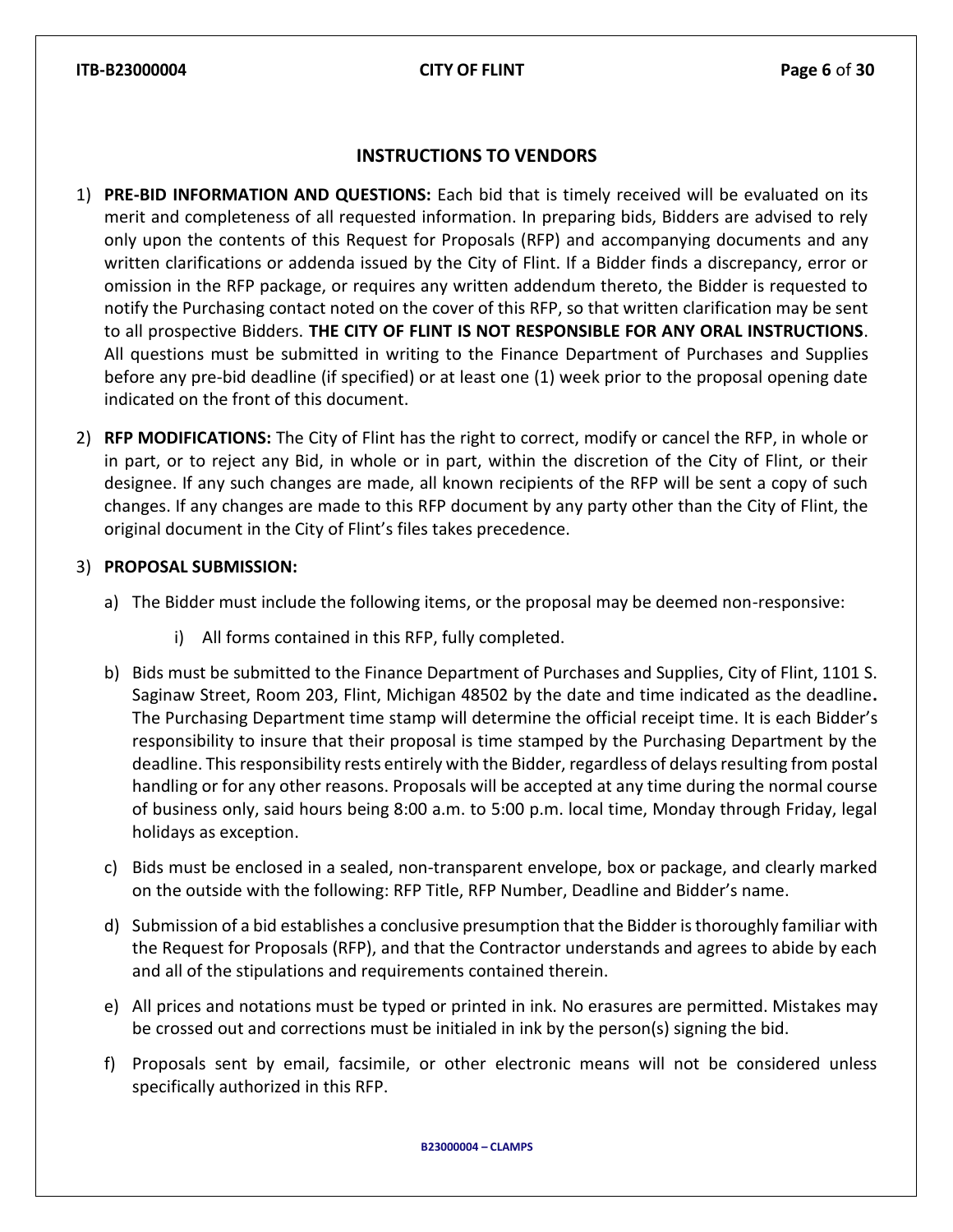- g) All costs incurred in the preparation and presentation of the bid are the Bidder's sole responsibility; no pre-bid costs will be reimbursed to any Bidder. All documentation submitted with the proposal will become the property of the City of Flint.
- h) Proposals must be held firm for a minimum of 120 days.
- 4) **EXCEPTIONS:** Bidder shall clearly identify any proposed deviations from the Terms or Scope in the Request for Proposals. Each exception must be clearly defined and referenced to the proper paragraph in this RFP. The exception shall include, at a minimum, the proposed substitute language and opinion as to why the suggested substitution will provide equivalent or better service and performance. If no exceptions are noted in the bid, the City of Flint will assume complete conformance with this specification and the successful Bidder will be required to perform accordingly. Bids not meeting all requirements may be rejected.
- 5) **DUPLICATE BIDS:** No more than one (1) bid from any Bidder including its subsidiaries, affiliated companies and franchises will be considered by the City of Flint. In the event multiple proposals are submitted in violation of this provision, the City will have the right to determine which bid will be considered or, at its sole option, reject all such multiple proposals.
- 6) **WITHDRAWAL:** Bids may only be withdrawn by written notice prior to the date and time set for the opening of bids. No bid may be withdrawn after the deadline for submission.
- 7) **REJECTION/GOOD STANDING:** The City of Flint reserves the right to reject any or all bids, or to accept or reject any bid in part, and to waive any minor informality or irregularity in bids received if it is determined by the City of Flint, or their designee, that the best interest of the City will be served by doing so. No bid will be considered from any person, firm or corporation in arrears or in default to the City on any contract, debt, taxes or other obligation, or if the Bidder is debarred by the City of Flint from consideration for a contract award pursuant to Section 18-21.5 (d) of Article IV of the "Purchasing Ordinance of the City of Flint".
- 8) **PROCUREMENT POLICY:** Procurement for the City of Flint will be handled in a manner providing fair opportunity to all businesses. This will be accomplished without abrogation or sacrifice of quality and as determined to be in the best interest of the City. The City of Flint and their officials have the vested authority to execute a contract, subject to City Council and Mayoral approval where required.
- 9) **BID SIGNATURES:** Bids must be signed by an authorized official of the Bidder. Each signature represents binding commitment upon the Bidder to provide the goods and/or services offered to the City of Flint if the Bidder is determined to be the lowest Responsive and Responsible Bidder.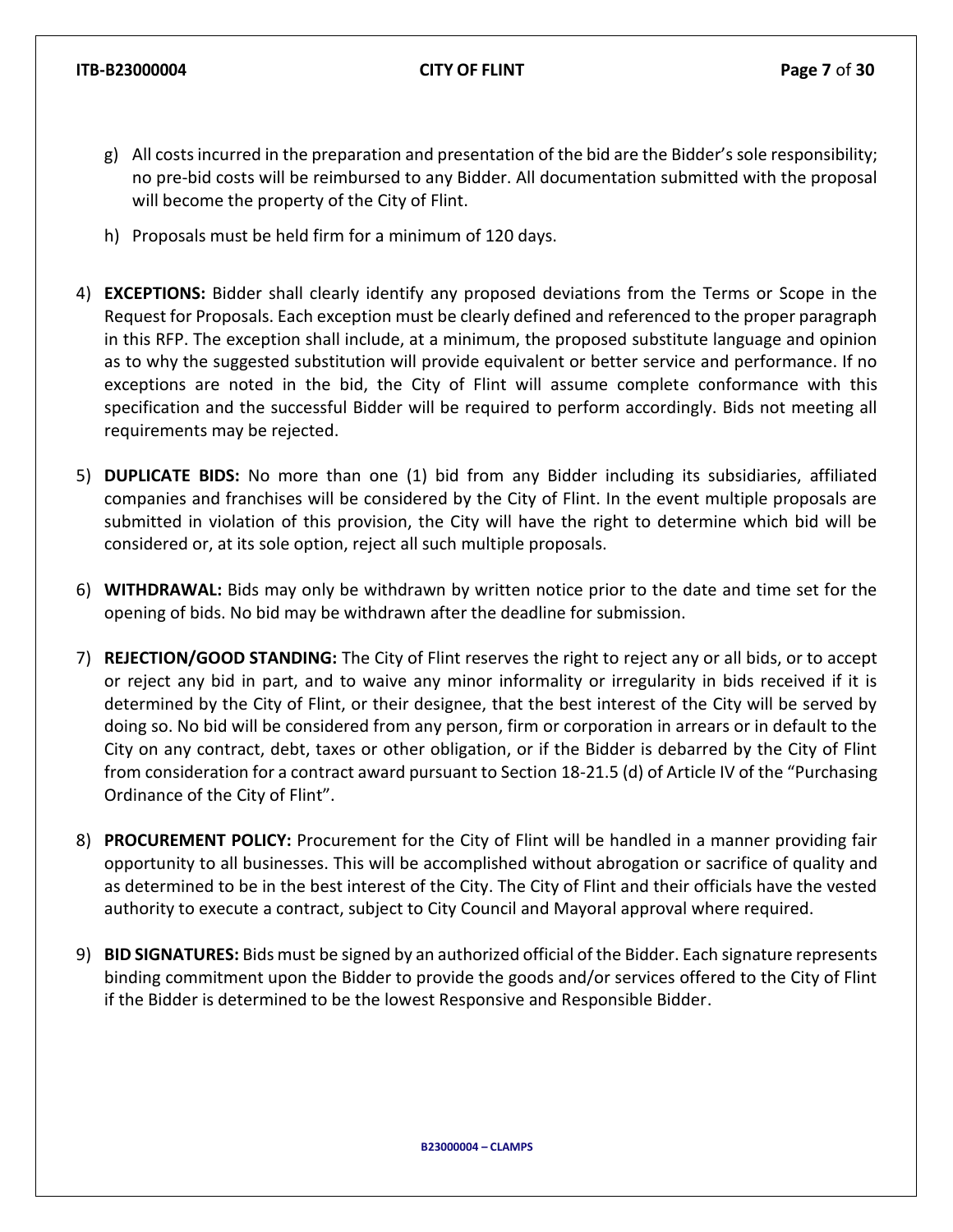- 10) **CONTRACT AWARD/SPLIT AWARDS:** The City of Flint reserves the right to award by item and/or group of items. The Bidder to whom the award is made will be notified at the earliest possible date. Tentative acceptance of the bid, intent to recommend award of a contract and actual award of the contract will be provided by written notice sent to the Bidder at the address designated in the bid if a separate Agreement is required to be executed. After a final award of the Agreement by the City of Flint, the Contractor/Vendor must execute and perform said Agreement. All proposals must be firm for at least 120 days from the due date of the proposal. If, for any reason, a contract is not executed with the selected Bidder within 14 days after notice of recommendation for award, then the City may recommend the next lowest responsive and responsible Bidder.
- 11) **NO RFP RESPONSE:** Bidders who receive this RFP but who do not submit a bid should return this RFP package stating "No Bid" and are encouraged to list the reason(s) for not responding. Failure to return this form may result in removal of the Bidder's name from all future lists.
- 12) **FREEDOM OF INFORMATION ACT (FOIA) REQUIREMENTS:** Bids are subject to public disclosure after the deadline for submission in accordance with state law.
- 13) **ARBITRATION:** Contractor/Vendor agrees to submit to arbitration all claims, counterclaims, disputes and other matters in question arising out of or relating to this agreement or the breach thereof. The Contractor's/Vendor's agreement to arbitrate shall be specifically enforceable under the prevailing law of any court having jurisdiction to hear such matters. Contractor's/Vendor's obligation to submit to arbitration shall be subject to the following provisions:
	- a) Notice of demand for arbitration must be submitted to the City in writing within a reasonable time after the claim, dispute or other matter in question has arisen. A reasonable time is hereby determined to be fourteen (14) days from the date the party demanding the arbitration knows or should have known the facts giving rise to their claim, dispute or question. In no event may the demand for arbitration be made after the time when institution of legal or equitable proceedings based on such claim dispute or other matters in question would be barred by the applicable statute of limitation.
	- b) Within fourteen (14) days from the date that demand for arbitration is received by the City, each party shall submit to the other the name of one person to serve as an arbitrator. The two arbitrators together shall then select a third person, the three together shall then serve as a panel in all proceedings. Any decision concurred in by a majority of the three shall be a final binding decision.
	- c) The final decision rendered by said arbitrators shall be binding and conclusive and shall be subject to specific enforcement by a court of competent jurisdiction.
	- d) The costs of the arbitration shall be split and borne equally between the parties and such costs are not subject to shifting by the arbitrator.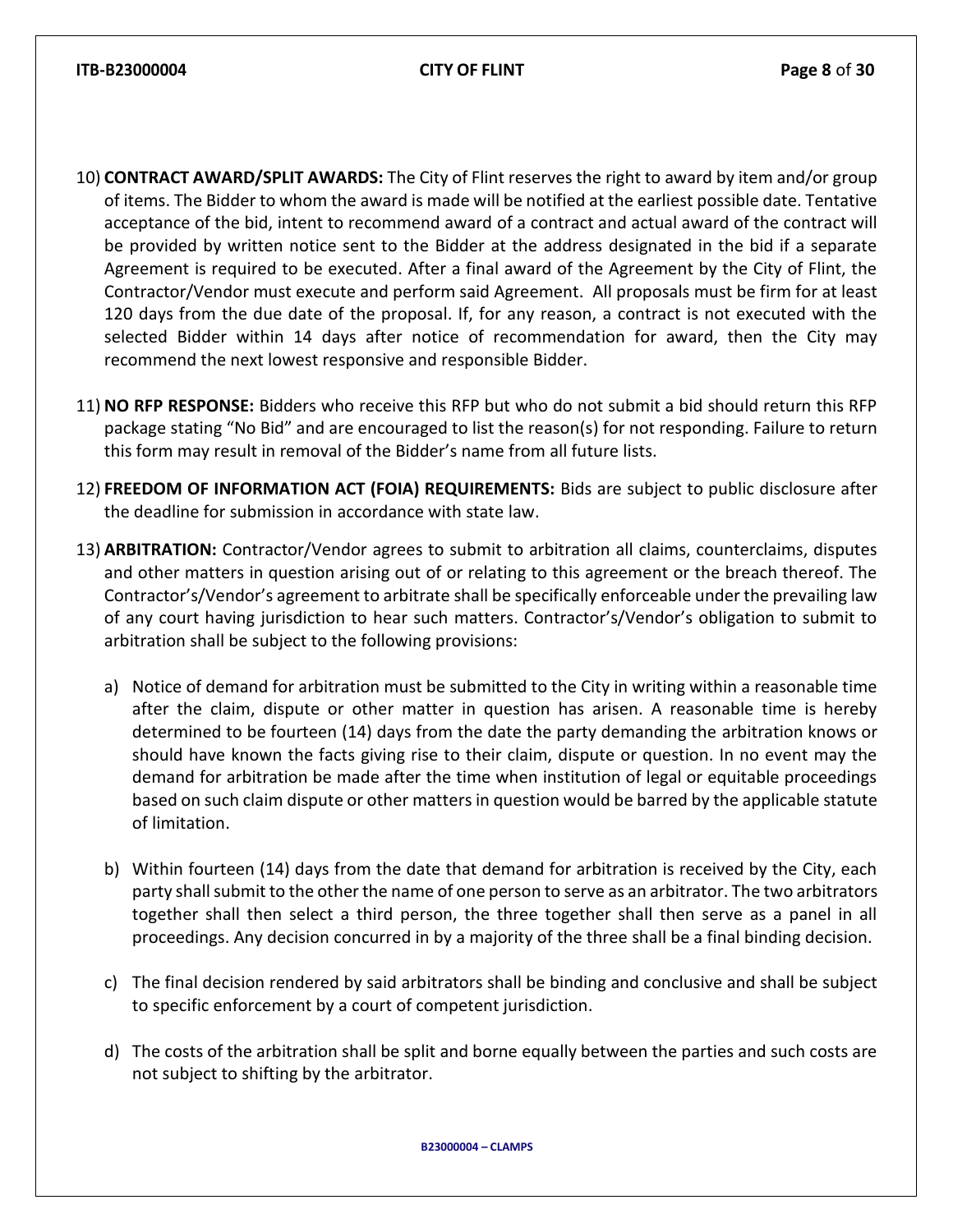- e) This provision shall survive the expiration or termination of this Agreement in perpetuity.
- 14) **BID HOLD:** The City of Flint may hold bids for a period of one hundred twenty (120) days from opening, for the purpose of reviewing the results and investigating the qualifications of bidders prior to making an award.
- 15) **NONCOMPLIANCE:** Failure to deliver in accordance with specifications will be cause for the City of Flint and they may cancel the contract or any part thereof and purchase on the open market, charging any additional cost to the Contractor/Vendor.
- 16) **DISCLAIMER OF CONTRACTUAL RELATIONSHIP:** Nothing contained in these documents shall create any contractual relationship between the City and any Subcontractor or Sub-subcontractor.
- 17) **ERRORS AND OMISSIONS:** Bidder is not permitted to take advantage of any obvious errors or omissions in specifications**.**
- 18) **INTERPRETATION:** In the event that any provision contained herein shall be determined by a court of competent jurisdiction or an appropriate administrative tribunal to be contrary to the provision of law or to be unenforceable for any reason, then, to the extent necessary and possible to render the remainder of this Agreement enforceable, such provision may be modified or severed by such court or administrative tribunal having jurisdiction over this Agreement and the interpretation thereof, or the parties hereto, so as to, as nearly as possible, carry out the intention of the parties hereto, considering the purpose of the entire Agreement in relation to such provision.
- 19) **LAWS AND ORDINANCES:** The Bidder shall obey and abide by all of the laws, rules and regulations of the Federal Government, State of Michigan, Genesee County and the City of Flint, applicable to the performance of this Agreement, including, but not limited to, labor laws, and laws regulating or applying to public improvement, local government, and its operational requirements.
- 20) **LOCAL PREFERENCE:** Contractors/bidders located within the corporate city limits of Flint, Michigan may be given a seven percent (7%) competitive price advantage. Additionally, if the lowest responsible bidder is not located within the limits of the City of Flint, but is located within the County of Genesee, and said bidder does not exceed the bid of the lowest non-local bidder by more than three and onehalf percent (3-1/2%), then said lowest Genesee County bidder may be determined to be the lowest responsible bidder, and make the award to such Genesee County bidder accordingly, subject to the approval of the City Council. If the lowest non-local bidder does not exceed that of any Proposers/bidders by (7%) inside the City of Flint or (3-1/2%) inside the County of Genesee, then the Purchasing Director shall be allowed to request that the lowest local vendor match the price offered by the lowest non-local vendor.
- 21) **MATERIAL WORKMANSHIP AND STANDARDS OF PERFORMANCE:** The Bidder agrees to exercise independent judgment and to complete performance under this Agreement in accordance with sound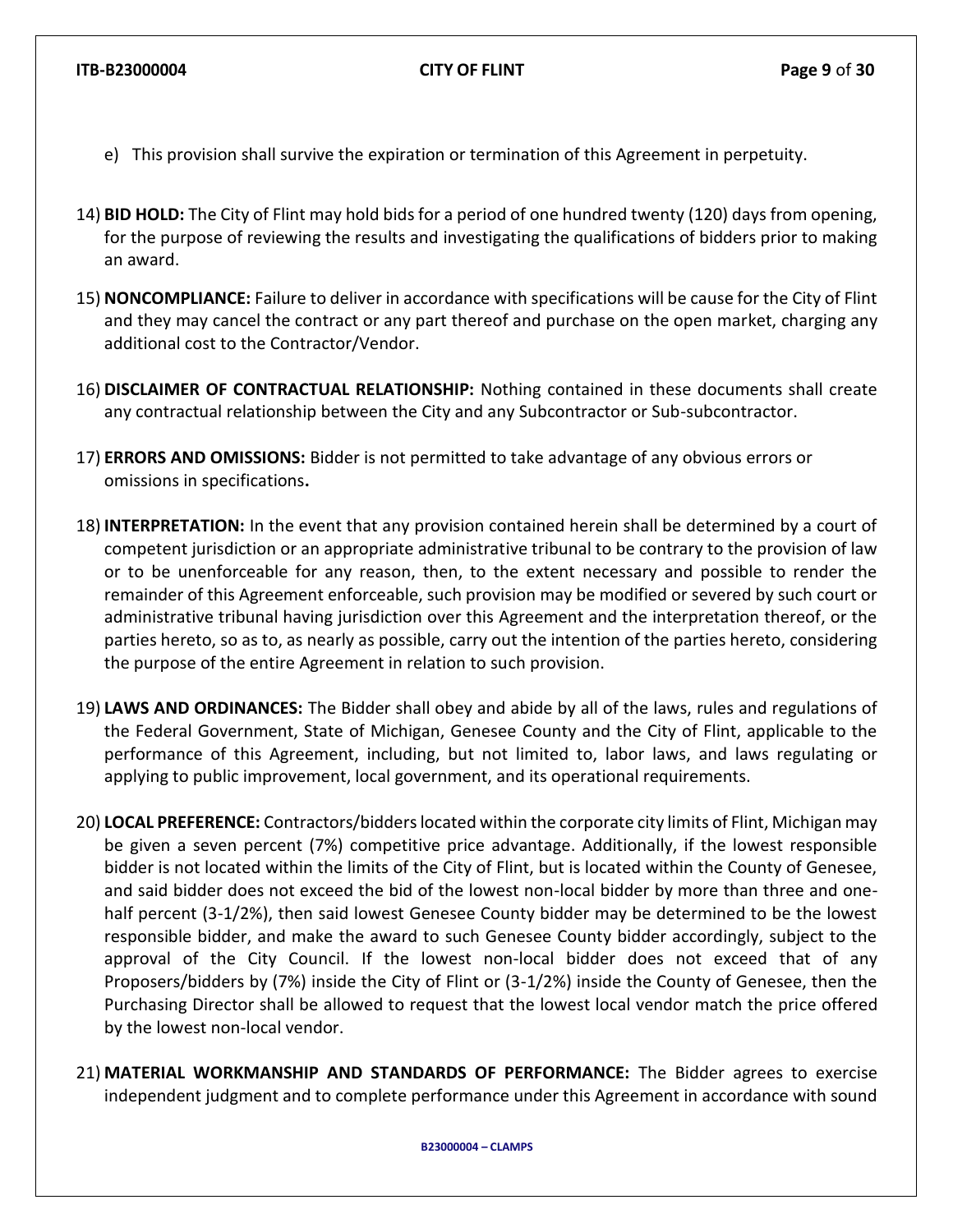professional practices. In entering into this Agreement, the City is relying upon the professional reputation, experience, certification and ability of the Bidder by her/him/themselves or by others employed by her/him/them and working under their direction and control. The continued effectiveness of this Agreement during its term or any renewal term shall be contingent, in part, upon the Bidder maintaining her/his/their operating qualifications in accordance with the requirements of federal, state and local laws. All materials furnished must be new, of latest model and standard first grade quality, or best workmanship and design, unless otherwise expressly specified. Bidder, if required, must furnish satisfactory evidence of quality materials; offers of experimental or unproven equipment may be disregarded.

- 22) **MODIFICATIONS/CHANGES:** Any modification to this agreement must be in writing and signed by the authorized employee, officer, board or council representative authorized to make such modifications pursuant to the State law and local ordinances.
- 23) **NON-COLLUSION:** The Bidder acknowledges that by signing this document that she/he/they is/are duly authorized to make said offer on behalf of the company she/he/they represent(s) and that said bid is genuine and not sham or collusive and not made in the interests or on behalf of any person not therein named, and that she/he/they and said bidder have not directly induced or solicited any other person(s) or corporation to refrain from responding to this solicitation and that she/he/they and said bidder have not in any manner sought by collusion to secure to themselves and said bidder any advantage over any other bidder.
- 24) **NON-DISCRIMINATION:** Pursuant to the requirements of 1976 P.A. 453 (Michigan Civil Rights Act) and 1976 P.A. 220 (Michigan Handicapped Rights Act), the local unit and its agent agree not to discriminate against any employee or applicant for employment with respect to hire, tenure, terms, conditions, or privileges of employment or a matter directly or indirectly related to employment because of race, color, religion, national origin, age, sex, height, weight, marital status or because of a handicap that is unrelated to the person's ability to perform the duties of nondiscrimination provision identical to this provision and binding upon any and all contractors and subcontractors. A breach of this covenant shall be regarded as a material breach of this contract.
- 25) **SUBCONTRACTING:** No subcontract work shall be started prior to the written approval of the subcontractor by the City. The City reserves the right to accept or reject any subcontractor.
- 26) **UNION COMPLIANCE:** Bidder agrees to comply with all regulations and requirements of any national or local union(s) that may have jurisdiction over any of the materials, facilities, services or personnel to be furnished by the City.
- 27) **WAIVER:** Failure of the City to insist upon strict compliance with any of the terms, covenants or conditions of this Agreement shall not be deemed a waiver of that term, covenant or condition or of any other term, covenant or condition. Any waiver or relinquishment of any right or power hereunder at any one or more times shall not be deemed a waiver or relinquishment of that right or power at any other time.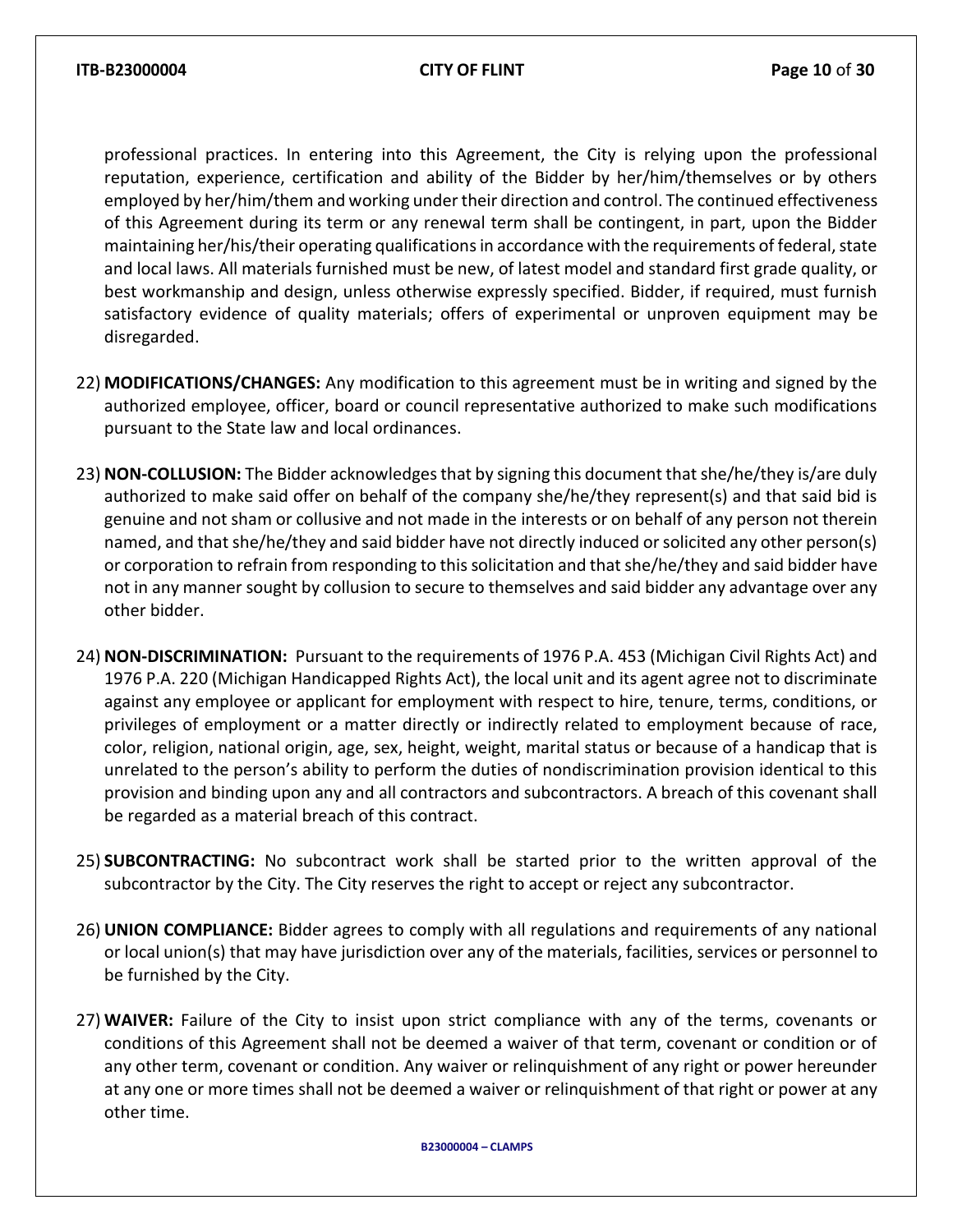- 28) **CITY INCOME TAX WITHHOLDING:** Contractor and any subcontractor engaged in this contract shall withhold from each payment to his employees the City income tax on all of their compensation subject to tax, after giving effect to exemptions, as follows:
	- a) Residents of the City: At a rate equal to 1% of all compensation paid to the employee who is a resident of the City of Flint.
	- b) Non-residents:

At a rate equal to 1/2% of the compensation paid to the employee for work done or services performed in the City of Flint.

 These taxes shall be held in trust and paid over to the City of Flint in accordance with City ordinances and State law. Any failure to do so shall constitute a substantial and material breach of this contract.

- 29) **CONTRACT DOCUMENTS:** The invitation for proposal, instructions to proposal, proposal, affidavit, addenda (if any), statement of Bidder's qualifications (when required), general conditions, special conditions, performance bond, labor and material payment bond, insurance certificates, technical specifications, and drawings, together with this agreement, form the contract, and they are as fully a part of the contract as if attached hereto or repeated herein.
- 30) **DISCLAIMER OF CONTRACTUAL RELATIONSHIP WITH SUBCONTRACTORS:** Nothing contained in the Contract Documents shall create any contractual relationship between the City and any Subcontractor or Sub-subcontractor.
- 31) **EFFECTIVE DATE:** Any agreement between the City and the Bidder shall be effective upon the date that it is executed by all parties hereto.
- 32) **FORCE MAJURE:** Neither party shall be responsible for damages or delays caused by Force Majeure nor other events beyond the control of the other party and which could not reasonably have anticipated the control of the other party and which could not reasonably have been anticipated or prevented. For purposes of this Agreement, Force Majeure includes, but is not limited to, adverse weather conditions, floods, epidemics, war, riot, strikes, lockouts, and other industrial disturbances; unknown site conditions, accidents, sabotage, fire, and acts of God. Should Force Majeure occur, the parties shall mutually agree on the terms and conditions upon which the services may continue.
- 33) **INDEMNIFICATION:** To the fullest extent permitted by law, Bidder agrees to defend, pay on behalf of, indemnify, and hold harmless the City of Flint, its elected and appointed officials, employees and volunteers and others working on behalf of the City of Flint, including the Project Manager, against any and all claims, demands, suits, or losses, including all costs connected therewith, and for any damages which may be asserted, claimed, or recovered against or from the City of Flint, its elected and appointed officials, employees, volunteers or others working on behalf of the City of Flint, by reason of personal injury, including bodily injury or death and/or property damage, including loss of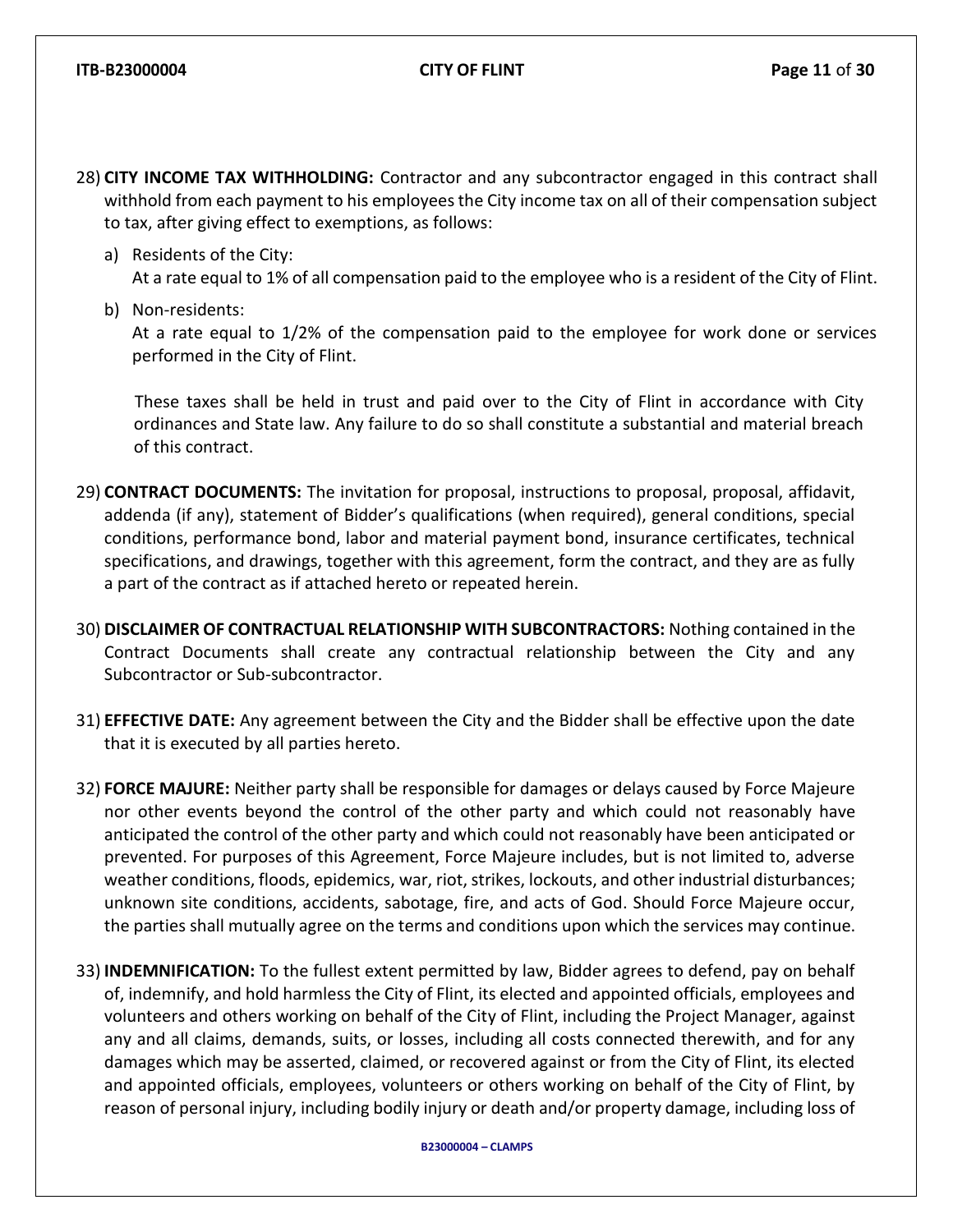use thereof, which may arise as a result of Bidder's acts, omissions, faults, and negligence or that of any of his employees, agents, and representatives in connection with the performance of this contract. Should the Bidder fail to indemnify the City in the above-mentioned circumstances, the City may exercise its option to deduct the cost that it incurs from the contract price forthwith. These provisions shall survive the termination or expiration of any agreement entered into as a result of this request.

- 34) **INDEPENDENT CONTRACTOR:** No provision of this contract shall be construed as creating an employer-employee relationship. It is hereby expressly understood and agreed that Bidder is an "independent contractor" as that phrase has been defined and interpreted by the courts of the State of Michigan and, as such, Bidder is not entitled to any benefits not otherwise specified herein.
- 35) **NO THIRD-PARTY BENEFICIARY:** No contractor, subcontractor, mechanic, material man, laborer, vendor, or other person dealing with the principal Contractor shall be, nor shall any of them be deemed to be, third-party beneficiaries of this contract, but each such person shall be deemed to have agreed (a) that they shall look to the principal Contractor as their sole source of recovery if not paid, and (b) except as otherwise agreed to by the principal Contractor and any such person in writing, they may not enter any claim or bring any such action against the City under any circumstances. Except as provided by law, or as otherwise agreed to in writing between the City and such person, each such person shall be deemed to have waived in writing all rights to seek redress from the City under any circumstances whatsoever.
- 36) **NON-ASSIGNABILITY:** Contractor shall not assign or transfer any interest in this contract without the prior written consent of the City provided, however, that claims for money due or to become due to Contractor from the City under this contract may be assigned to a bank, trust company, or other financial institution without such approval. Notice of any such assignment or transfer shall be furnished promptly to the City.
- 37) **NON-DISCLOSURE/CONFIDENTIALITY:** Contractor agrees that the documents identified herein as the contract documents are confidential information intended for the sole use of the City and that Contractor will not disclose any such information, or in any other way make such documents public, without the express written approval of the City or the order of the court of appropriate jurisdiction or as required by the laws of the State of Michigan.
- 38) **RECORDS PROPERTY OF CITY:** All documents, information, reports and the like prepared or generated by Contractor as a result of this contract shall become the sole property of the City of Flint.
- 39) **SEVERABILITY:** In the event that any provision contained herein shall be determined by a court or administrative tribunal to be contrary to a provision of state or federal law or to be unenforceable for any reason, then, to the extent necessary and possible to render the remainder of this Agreement enforceable, such provision may be modified or severed by such court or administrative tribunal so as to, as nearly as possible, carry out the intention of the parties hereto, considering the purpose of the entire Agreement in relation to such provision. The invalidation of one or more terms of this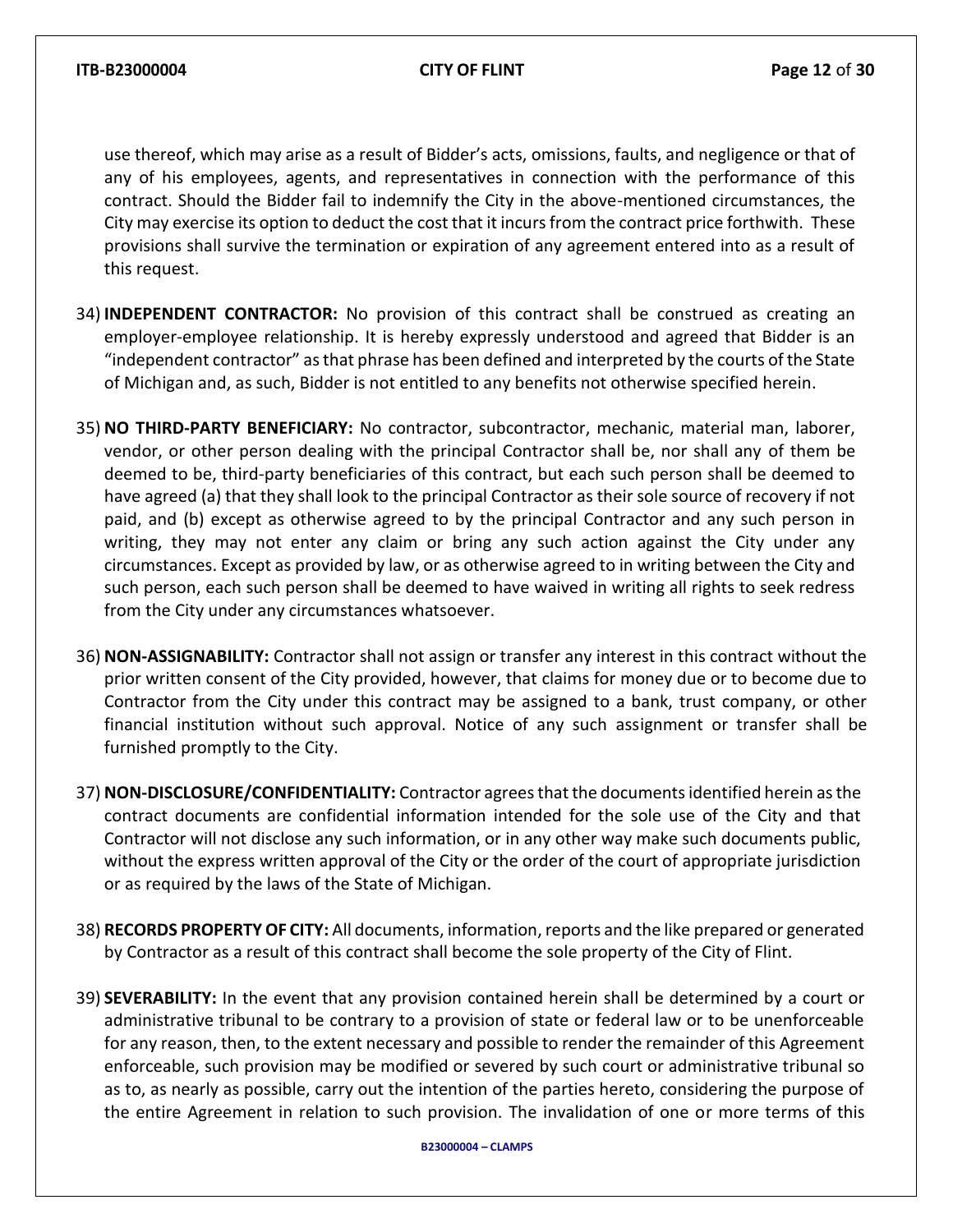**ITB-B23000004 CITY OF FLINT Page 13** of **30**

contract shall not affect the validity of the remaining terms.

- 40) **TERMINATION:** This contract may be terminated by either party hereto by submitting a notice of termination to the other party. Such notice shall be in writing and shall be effective 30 days from the date it is submitted unless otherwise agreed to by the parties hereto. Contractor, upon receiving such notice and prorated payment upon termination of this contract shall give to the City all pertinent records, data, and information created up to the date of termination to which the City, under the terms of this contract, is entitled.
- 41) **TIME PERFORMANCE:** Contractor's services shall commence immediately upon receipt of the notice to proceed and shall be carried out forthwith and without reasonable delay.
- 42) **EVALUATION OF PROPOSAL:** In the City's evaluation of proposals, at minimum: cost, serviceability, financial stability, and all requirements set forth in this document shall be considered as selection and award criteria unless otherwise specified.
- 43) **PREVAILING WAGE:** When applicable, all work for this project, including that of any subcontractor or sub-subcontractor, must meet Davis-Bacon Act requirements and full prevailing wage. Information on Davis-Bacon reporting and requirements, including payroll reporting, can be found at: **<https://www.dol.gov/whd/govcontracts/dbra.htm>**
- 44) **INSURANCE & BONDS:** The bidder whose proposal is accepted will be required to furnish bonds and evidence of insurance within five days from date of Notice of Award. In case of failure or refusal on the part of the bidder to furnish bonds, if required, within the set period, the amount of deposit may be forfeited to the county and the contract may be awarded to the next lowest responsible bidder. Upon the notification of award and approval of the bond, the deposit will be returned to the proposer. The deposit of persons other than the one to whom and award is made will be returned to the person or persons making the proposal immediately after the contract and bonds have been executed**.**
- 45) **PROPOSAL SUBMISSION:** Proposals and all information requested of the vendor shall be entered in the appropriate spaces. Failure to do so may disqualify the vendor's offer. An authorized officer or employee of the bidder shall submit the proposal.
- 46) **PRICES:** Prices proposed shall be for new products in current production unless otherwise specified. Where refurbished or discontinued items are offered they must be clearly identified as such. Prices proposed shall be exclusive of any rebates due the City. Any rebates the City may be entitled to should be shown as a separate line item and include expiration date.

Corrections and/or modifications received after the bid closing time specified will not be accepted. Unit prices prevail.

All prices will be bid F.O.B. DESTINATION, INCLUDE ALL DELIVERY AND ANY ADDITIONAL CHARGES, and remain in effect as specified in the quotation.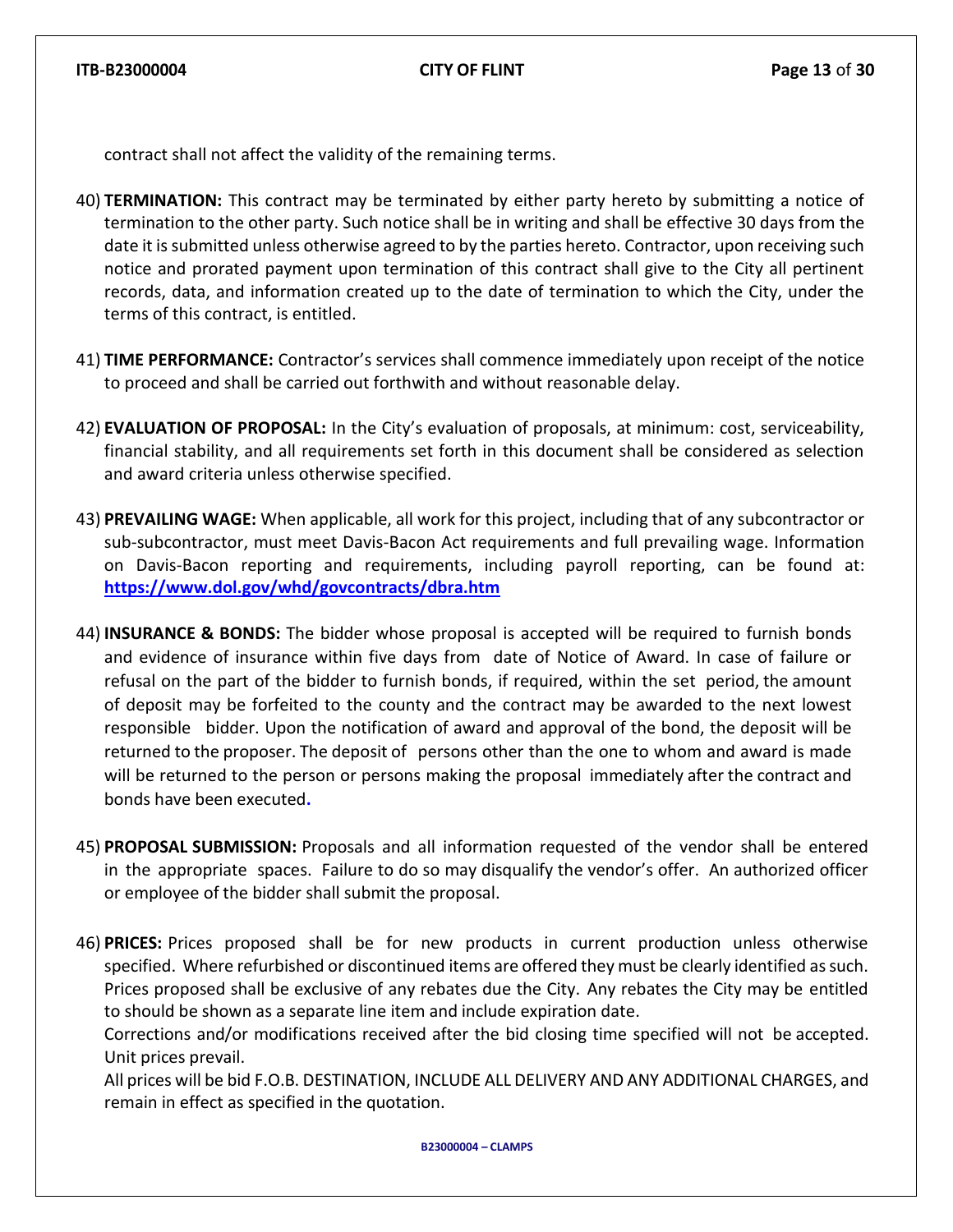47) **AWARD:** Unless otherwise stated in the proposal documents, the City cannot guarantee exclusivity of the contract for the proposed products or services.

Award of the proposal shall be based upon a combination of factors, including but not limited to, adherence to proposal requirements, references and any other factors that may be in the City's best interest.

The City reserves the right to reject any and all bids, and to waive any defect or irregularity in bids. The City reserves the right to accept and separate items in the bid;

and to accept the proposal that in the opinion of the City is to the best advantage and interest of the public we serve. The City also has the right to re-solicit bids if it is deemed to be in the best interest of the City.

The City reserves the right to reject low bids which have major deviations from our specification; to accept a higher quotation which has only minor deviations. By signing the bid, the vendor agrees to accept a split award unless the awarded vendor clearly indicates that it takes exception. The bid will be awarded to that responsible, responsive bidder whose proposal conforms to this solicitation, and will be most advantageous to the City, with regard not only to price, but also to availability of product, location and quality of product considered.

The City reserves the right to award all line items, to make no award or to award on an individual line item basis, whichever is deemed to be in the best interest of the City.

Time of delivery may be a consideration in the award.

48) **ETHICS IN PURCHASING:** Bidders and proposers are required to comply with Flint City Ordinance 3865 in its entirety. It is incumbent upon and the responsibility of the bidder to become familiar with and comply with the Purchasing ordinances as outlined in 3865 covering chapter 18 of the Flint City Ordinances. Bidder/Proposer acknowledges in accordance with Flint City Ordinance Section 18-21.19 Ethics in Purchasing, any and all communication about the bid selection process should be directed to those City employees delegated with the authority with respect to all purchases of goods and services.

Bidder/Proposer acknowledges and agrees that while a procurement is pending, bidders and proposers shall not communicate about the solicitation with any City employee, agent, or elected official, other than the purchasing director or other City personnel identify in the solicitation. This means that bidder and proposer are prohibited from communicating orally or by written communications, including but not limited to voicemail messages, social media, email, in person, among any other form of communication while the award is pending, to the aforementioned, with the exception to those employees designated by the City. If you are unclear about the process, it is your duty and obligation to contact the designated employee(s) for clarification.

Violations of the ethics provision of the ordinance, without regard to if the violation rises to the level of a criminal violation, may subject the bidder or proposer to debarment.

49) **BID PROTESTS:** If Bidder/Proposal believe that they are aggrieved in connection with the solicitation or award of the purchase order or contract, they may protest the action to the City as outlined in Flint City Charter Section 18-21.15.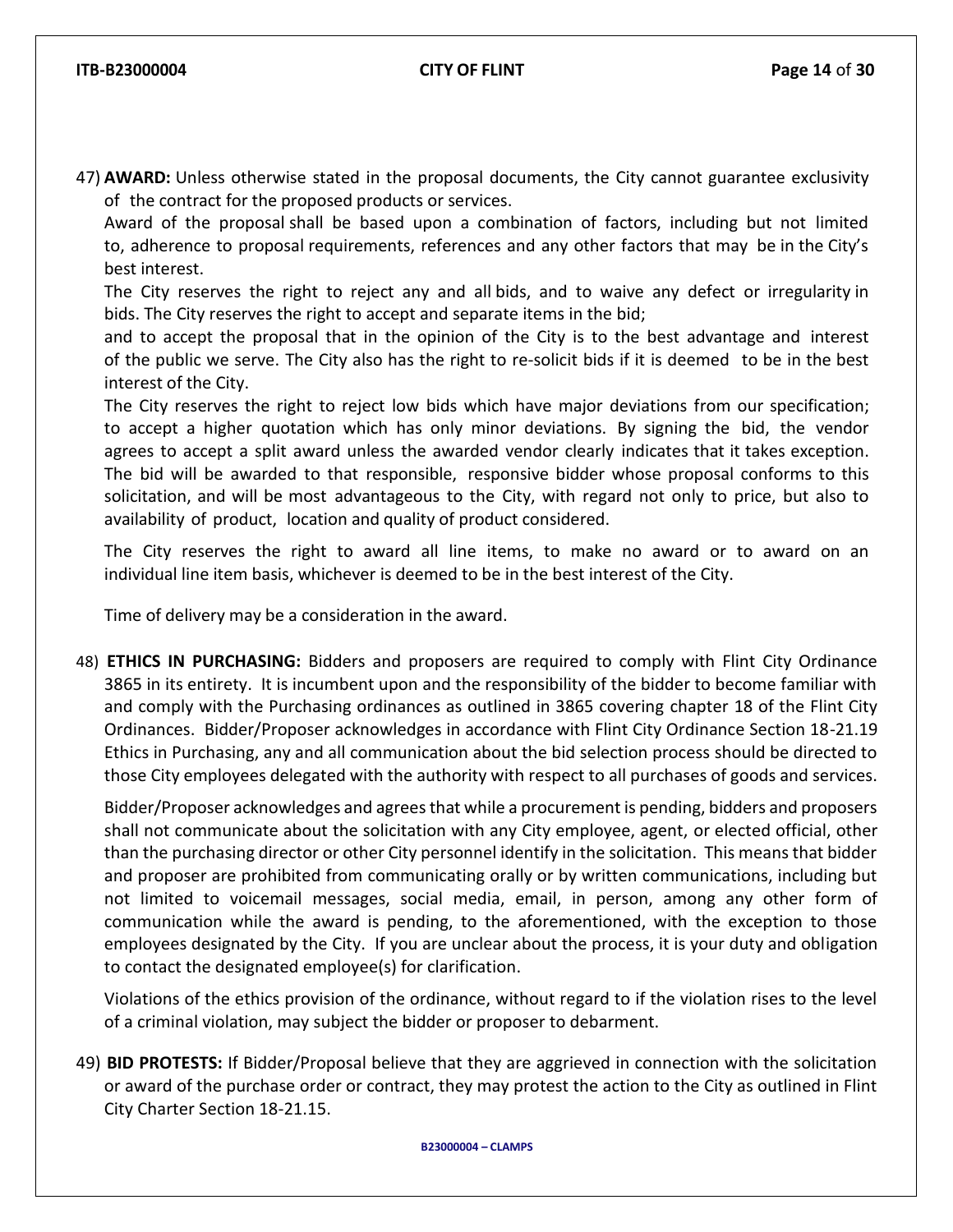# **BID NO.23000004 CLAMPS**

# **THE FOLLOWING PAGES MUST BE COMPLETED AND INCLUDED WITH SUBMITTAL IN THE FOLLOWING ORDER.**

## **Purchasing Checklist:**

- □ Cover Sheet
- $\square$  Exhibit A Complete Proposal Submittal with detailed Summary of Pricing
- $\square$  Exhibit B-Qualifications and Licenses Requirements
- $\square$  Exhibit C Disclosure of Supplier Responsibility Statement
- $\square$  Exhibit D List of References
- $\square$  Exhibit E Certificate of Insurance
- $\square$  Exhibit F Non-Bidder's Response
- $\Box$  City of Flint, Michigan Affidavit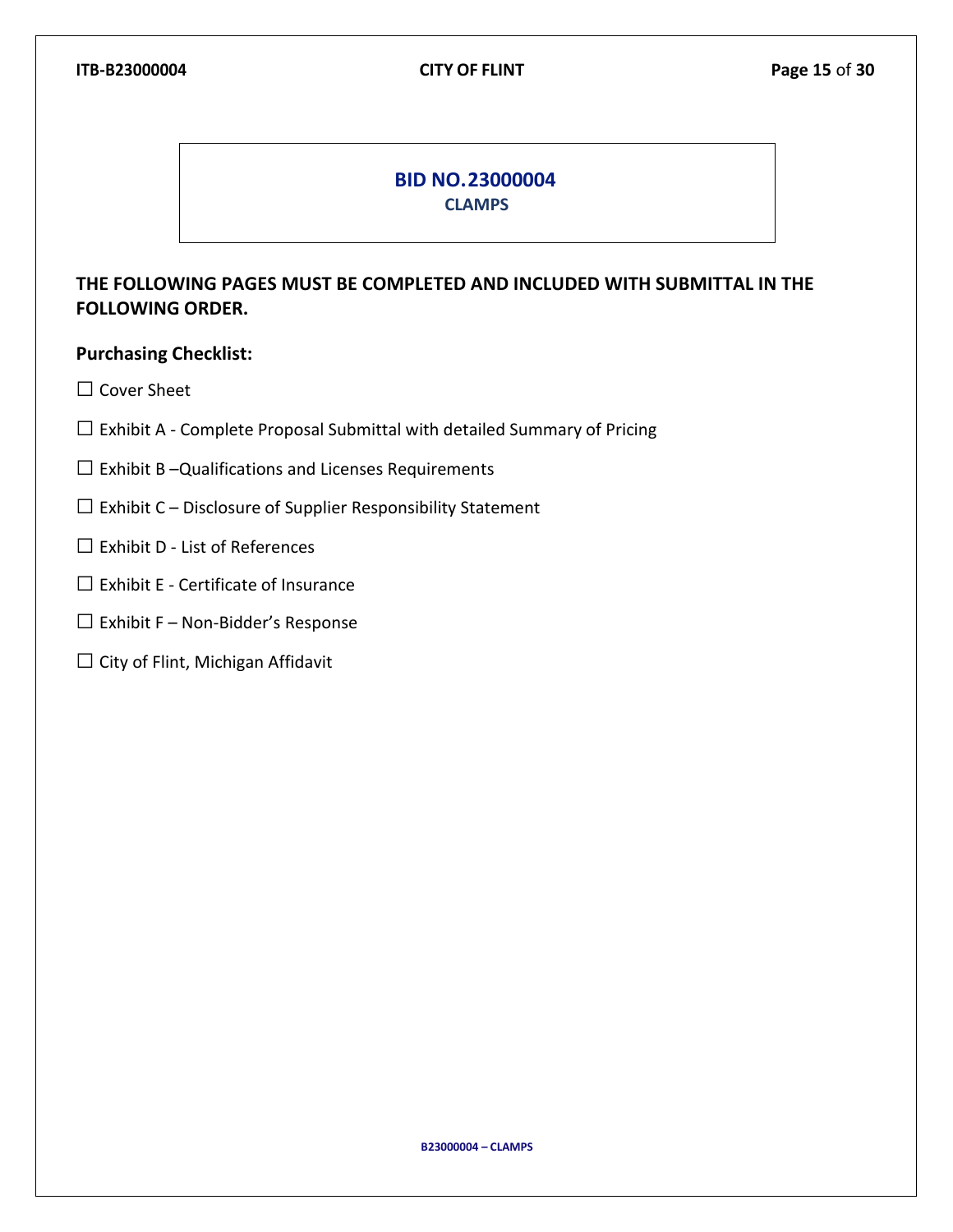# ❖ **EXHIBIT A - SUBMITTAL WITH DETAILED SUMMARY OF PRICING**

### ❖

**Furnish as requested within 3 days after placement of order, beginning 07-01-22 and ending 06-30-23 with the option to extend one year. The list below is a sample of parts purchased and is not intended to be an all-inclusive list of needed materials. Additional items and materials requested should be offered at a guaranteed price discounted from a published and verifiable list price or at manufacturer's invoice cost plus a percentage markup to the City of Flint. REPAIR CLAMPS ARE TO BE SMITH BLAIR ONLY, NO SUBSTITUTIONS!! Please complete the chart below and submit as part of your bid. For more information contact Cheri Priest at 810-766-7079. All clamps in bold must have a minimum of 12 clamps available at all times (December thru April) in order to meet 48 hr delivery schedule. ALL CLAMPS SHOULD BE FOR DUCTILE IRON/CAST IRON, NOMINAL OVERSIZE. ALL CLAMPS SHOULD BE CAST LUG EPOXY COATED BY SMITH BLAIR.**

| LN#                     | <b>ITEM ID</b> |                                       | <b>DESCRIPTION</b> | <b>UOM</b> | <b>UNIT</b><br><b>COST</b> |
|-------------------------|----------------|---------------------------------------|--------------------|------------|----------------------------|
| $\mathbf{1}$            | 3200008000     | 6"x7.5 w/3/4" TAP, #238-00069007007   |                    | EA         |                            |
|                         |                |                                       |                    |            |                            |
| $\overline{2}$          | 3200010000     | 8"x7.5" w-3/4" TAP, #238-00090507-007 |                    | EA         |                            |
| $\overline{\mathbf{3}}$ | 3200028000     | 6"x12" w-3/4" tap                     |                    | EA         |                            |
| $\overline{\mathbf{4}}$ |                | 8"x12.5 w/3/4" TAP #238-00090512-007  |                    | EA         |                            |
| 5                       |                | 6"x7.5" W/1" Tap, CC thread           |                    | EA         |                            |
| $\boldsymbol{6}$        |                | 8"x7.5" w1" TAP, CC Thread            |                    | EA         |                            |
| $\overline{\mathbf{z}}$ |                | 6"x12.5" w/1" TAP, CC Thread          |                    | EA         |                            |
| 8                       | 3200133000     | 6"x 30" SS #226-0006903-001           |                    | EA         |                            |
| 9                       | 3200063000     | 12" x 12".5 SS #22600132012001        |                    | EA         |                            |
| 10                      | 3200064000     | 12" x 20" SS #2260013202001           |                    | EA         |                            |
| 11                      | 3200082000     | 8" x 12".5, SS# 22600090512001        |                    | EA         |                            |
| 12                      | 3200083000     | 8" x 20", SS #2260009052001           |                    | EA         |                            |
| 13                      | 3200083010     | 8" x 15", SS #2260000515001           |                    | EA         |                            |
|                         |                |                                       |                    |            |                            |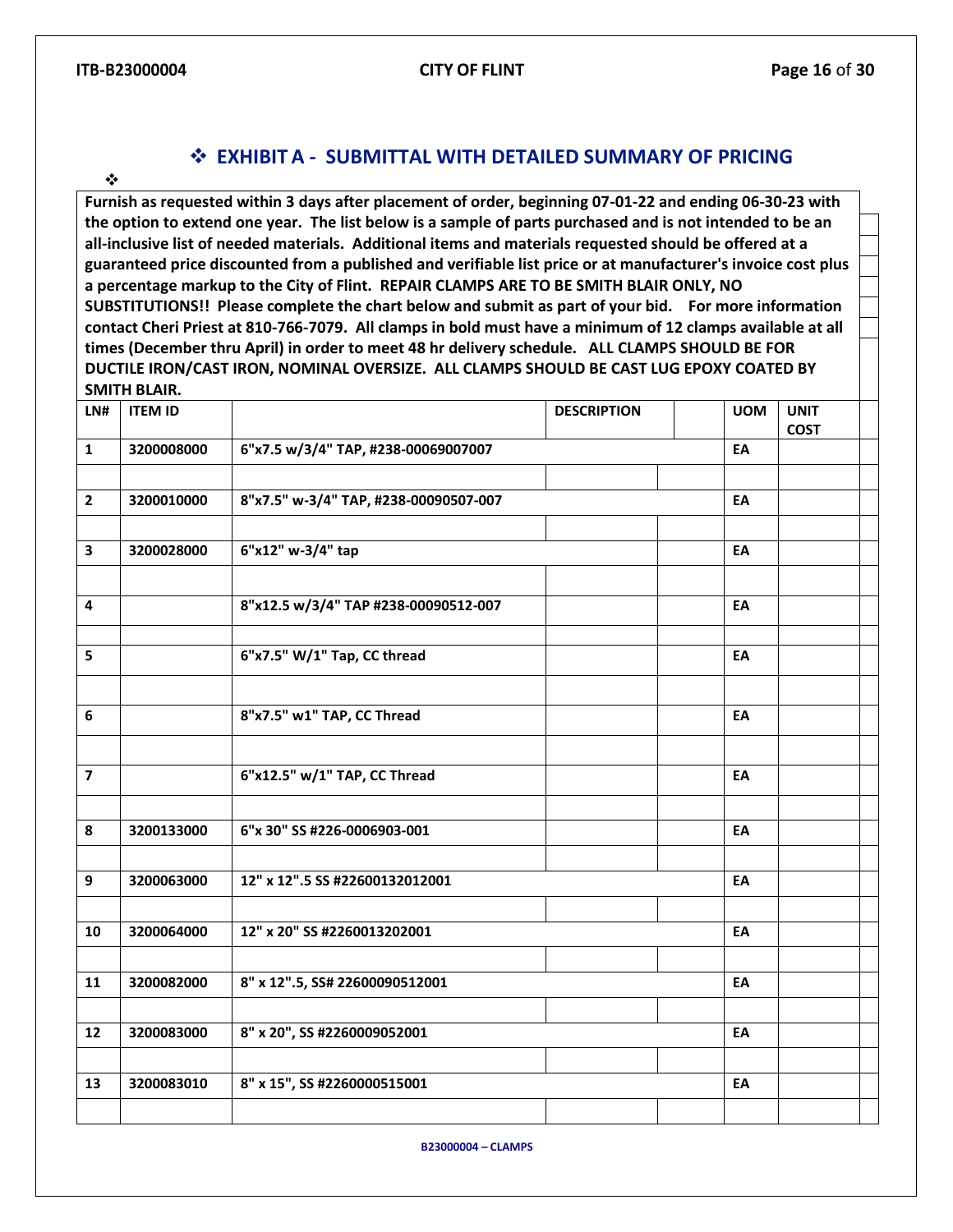## **ITB-B23000004 CITY OF FLINT Page 17** of **30**

| 14 | 3200115000  | 4" x 12", SS # 22600048012001   |              | EA |  |
|----|-------------|---------------------------------|--------------|----|--|
|    |             |                                 |              |    |  |
| 15 | 3200118000  | 12" x 15", SS #22600132015001   |              | EA |  |
|    |             |                                 |              |    |  |
| 16 | 3200120500  | 16" x 15", SS #22820171515001   |              | EA |  |
|    |             |                                 |              |    |  |
| 17 | 3200121050  | 16" x 30", SS #22820171530001   |              | EA |  |
|    |             |                                 |              |    |  |
| 18 |             | 18"x15" SS #228201923105000     |              | EA |  |
| 19 |             | 18" x 20", #22820199020000      |              | EA |  |
|    |             | #22820192320000 (19.23)         |              |    |  |
|    |             |                                 |              |    |  |
| 20 |             | 18" x 30", #22820199020000      |              | EA |  |
|    |             | #22820192330000                 |              |    |  |
| 21 | 3200128000  | 24" x 20", SS 22830257020001    |              | EA |  |
|    |             |                                 |              |    |  |
| 22 | 3200129000  | 4" x 8", SS #22600048007001     |              | EA |  |
| 23 | 3200130000  | 6" x 12". 5, SS #22600069012001 |              | EA |  |
|    |             |                                 |              |    |  |
| 24 | 3200131000  | 6" x 15", SS #22600069015001    |              | EA |  |
|    |             |                                 |              |    |  |
| 25 | 320013200   | 6" x 20", SS #22600069020001    |              | EA |  |
| 26 | 3200134000  | 6" x 7.5", #SS 22600069007001   |              | EA |  |
|    |             |                                 |              |    |  |
| 27 | 32001335000 | 8" x 7.5", #SS 22600090507001   |              | EA |  |
|    |             |                                 |              |    |  |
| 28 | 8800000000  | 4" x 15", SS #22600048015001    |              | EA |  |
|    |             | 4" x 20", SS #2260004802001     |              |    |  |
| 29 | 8800000000  | Coupling, Romac 12"             | <b>Macro</b> | EA |  |
| 30 |             |                                 | <b>Macro</b> | EA |  |
| 31 |             | Coupling, Romac 6"              | <b>Macro</b> | EA |  |
| 32 |             | <b>Coupling, Romac 8" Macro</b> |              | EA |  |

❖

1. Failure to use this bid form shall result in bid disqualification.

2. Failure to bid on all items shall result in an "incomplete bid" determination.

3. List value-added considerations on a separate sheet of paper.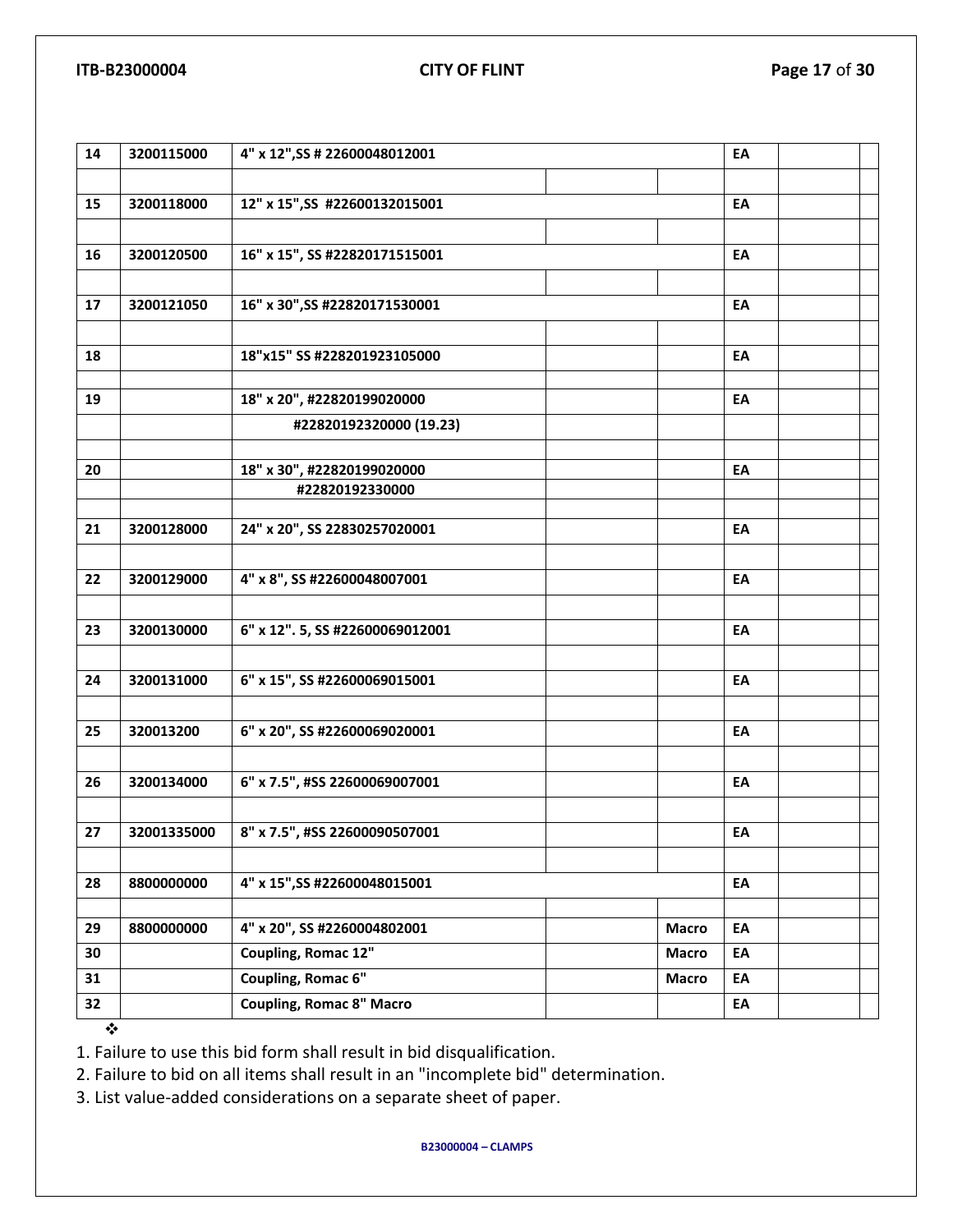4. All bid pricing to include shipping and freight charges.

# **THIS PAGE MUST BE COMPLETED AND INCLUDED WITH THE BID**

The undersigned hereby certifies, on behalf of the respondent named in this Certification (the "Respondent"), that the information provided in this offer submitted to the City of Flint, Department of Purchase and Supplies is accurate and complete, and that I am duly authorized to submit same. I hereby certify that the Respondent has reviewed all documents and requirements included in this offer and accept its terms and conditions.

| Terms: ______________________ | Fed. ID #:__________________                                                                                          |
|-------------------------------|-----------------------------------------------------------------------------------------------------------------------|
| Company (Respondent):         |                                                                                                                       |
| Address:                      |                                                                                                                       |
|                               | <u> 1980 - Johann Barn, amerikan besteman besteman besteman besteman besteman besteman besteman besteman besteman</u> |
| City, State & Zip Code:       |                                                                                                                       |
| Phone / Fax Number:           |                                                                                                                       |
| Email:                        | the contract of the contract of the contract of the contract of the contract of the contract of the contract of       |
| <b>Print Name and Title:</b>  | (Authorized Representative)                                                                                           |
| Signed:                       | (Authorized Representative)                                                                                           |
|                               |                                                                                                                       |
|                               |                                                                                                                       |
|                               |                                                                                                                       |
|                               |                                                                                                                       |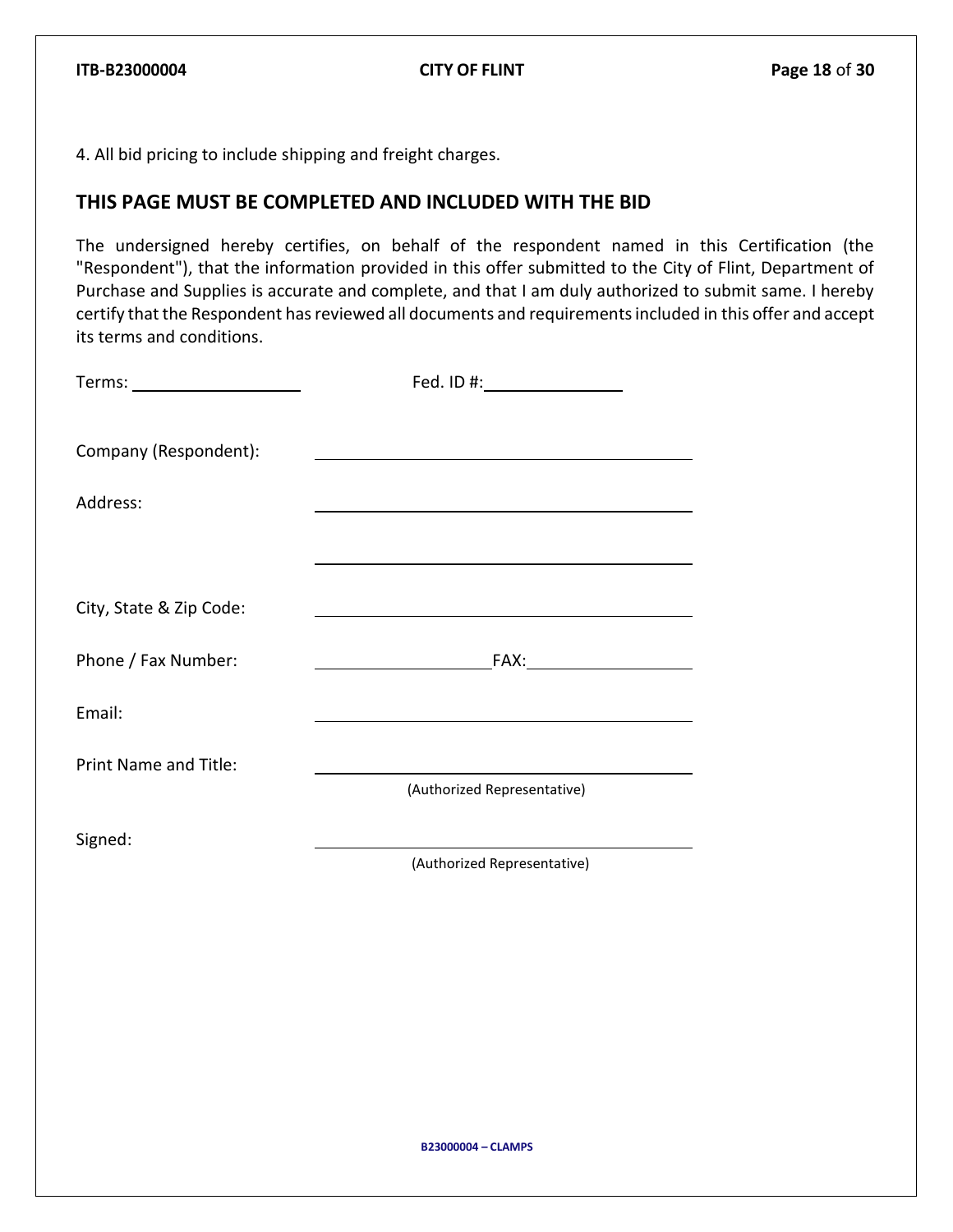# ❖ **EXHIBIT B - QUALIFICATIONS AND LICENSES REQUIREMENTS**

**Please give a synopsis of your qualifications and experience with this service:**

**Please list Licenses:**

**How long have you been in business?**

**Have you done business with the City of Flint?**

**If yes, please state the project name.**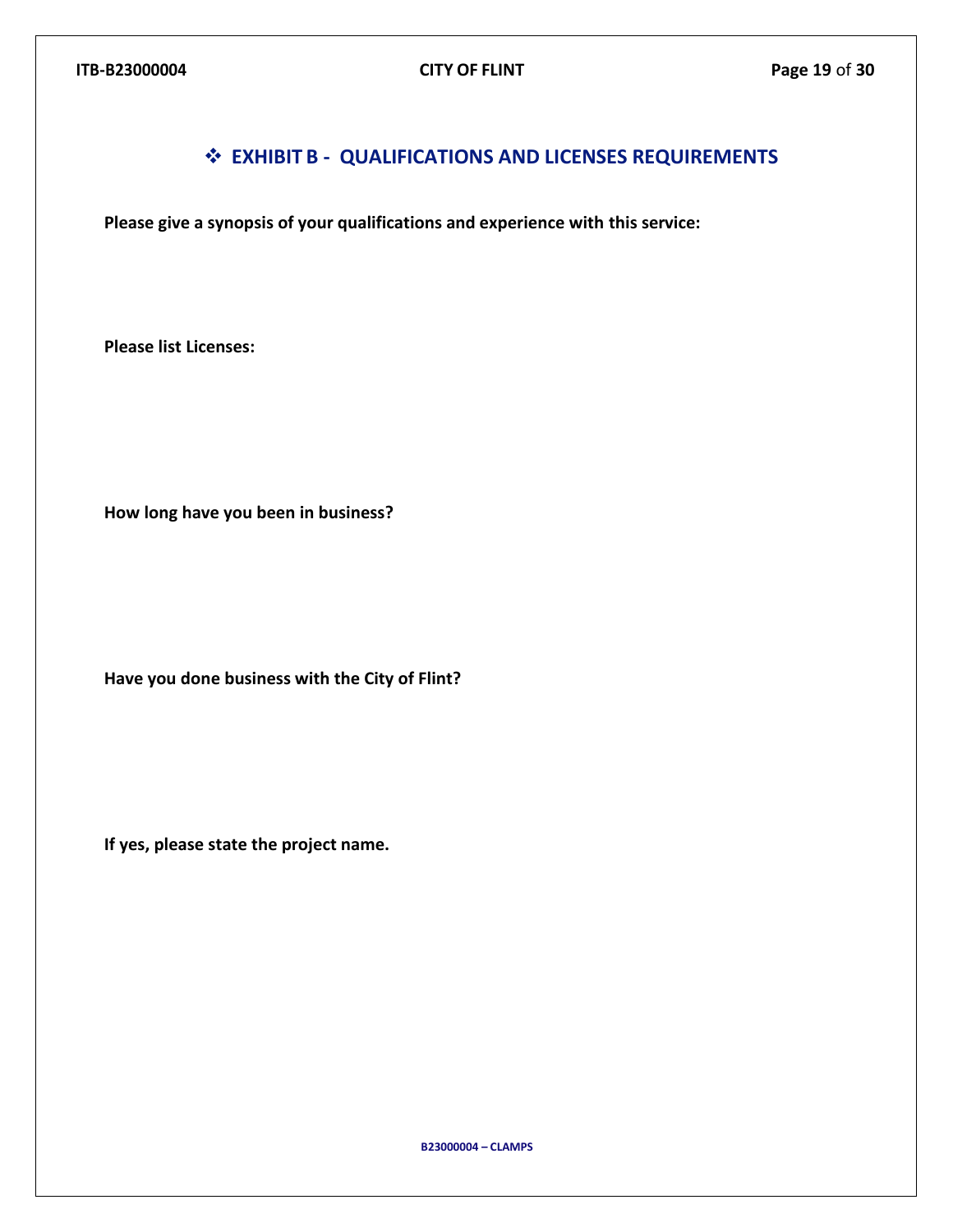# ❖ **EXHIBIT C – DISCLOSURE OF SUPPLIER RESPONSIBILITY STATEMENT**

- 1. List any convictions of any person, subsidiary, or affiliate of the company, arising out of obtaining, or attempting to obtain a public or private contract, or subcontract, or in the performance of such contract or subcontract.
- 2. List any convictions of any person, subsidiary, or affiliate of this company for offenses such as embezzlement, theft, fraudulent schemes, etc. or any other offense indicating a lack of business integrity or business honesty which affect the responsibility of the contractor.
- 3. List any convictions or civil judgments under state or federal antitrust statutes.
- 4. List any violations of contract provisions such as knowingly (without good cause) to perform, or unsatisfactory performance, in accordance with the specifications of a contract.
- 5. List any prior suspensions or debarments by any government agency.
- 6. List any contracts not completed on time.
- 7. List any documented violations of federal or state labor laws, regulations or standards, or occupational safety and health rules.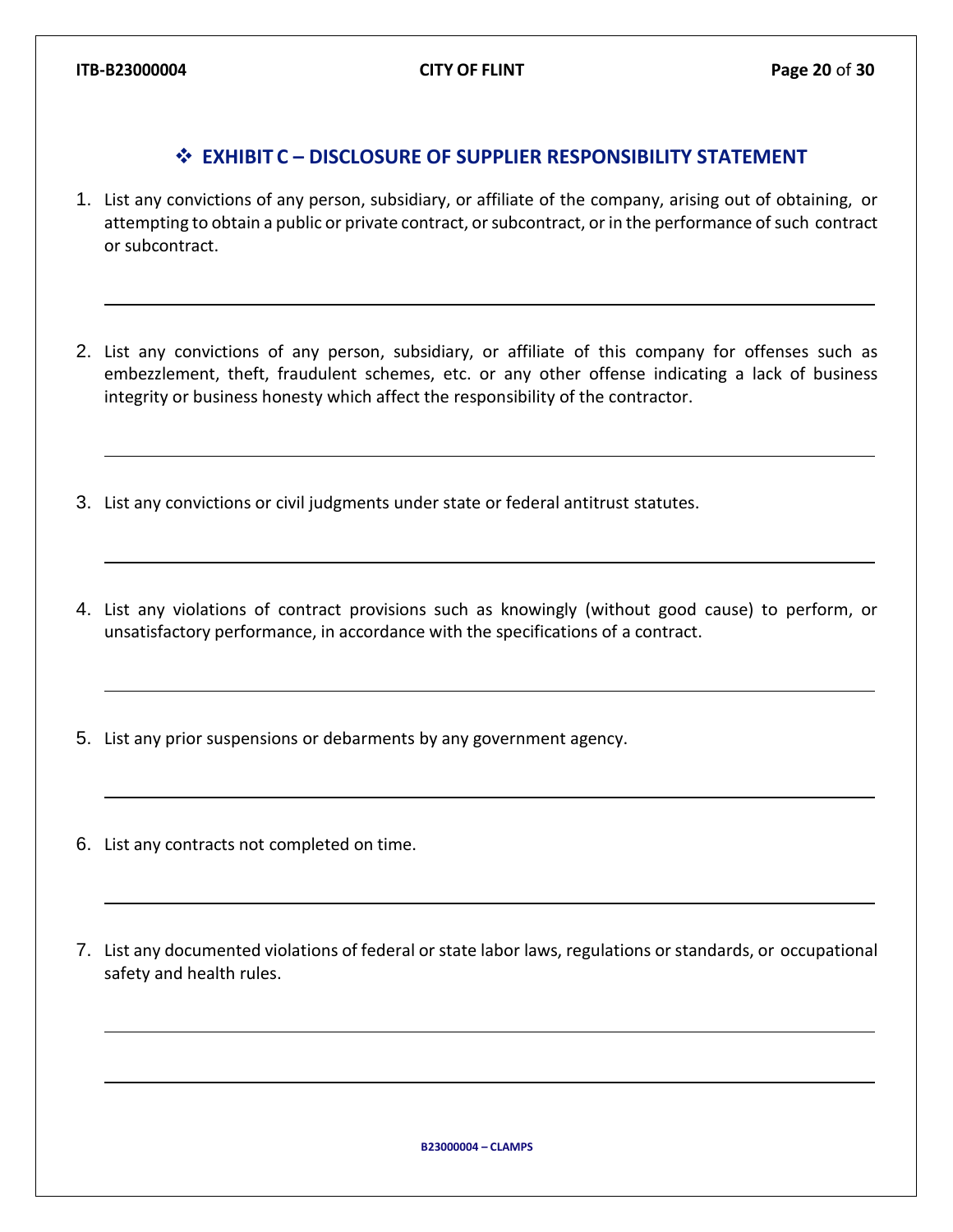# ❖ **EXHIBITD – LIST OF REFERENCES: (3) SIMILAR SCOPE OF WORK FROM THE LAST 5 YEARS**

Providing the following contact information enables the City of Flint to contact those accounts as references.

| Reference #1:                                                                                                   |                           |  |
|-----------------------------------------------------------------------------------------------------------------|---------------------------|--|
|                                                                                                                 |                           |  |
|                                                                                                                 |                           |  |
|                                                                                                                 |                           |  |
|                                                                                                                 |                           |  |
|                                                                                                                 |                           |  |
|                                                                                                                 |                           |  |
|                                                                                                                 |                           |  |
|                                                                                                                 |                           |  |
|                                                                                                                 |                           |  |
| Reference #2:                                                                                                   |                           |  |
|                                                                                                                 |                           |  |
| Contact Person: Notified a Second Contact Person: Note: Note: Note: Note: Note: Note: Note: Note: Note: Note: N |                           |  |
|                                                                                                                 |                           |  |
|                                                                                                                 |                           |  |
|                                                                                                                 |                           |  |
|                                                                                                                 |                           |  |
|                                                                                                                 |                           |  |
|                                                                                                                 |                           |  |
|                                                                                                                 |                           |  |
|                                                                                                                 |                           |  |
|                                                                                                                 |                           |  |
|                                                                                                                 |                           |  |
|                                                                                                                 | <b>B23000004 - CLAMPS</b> |  |
|                                                                                                                 |                           |  |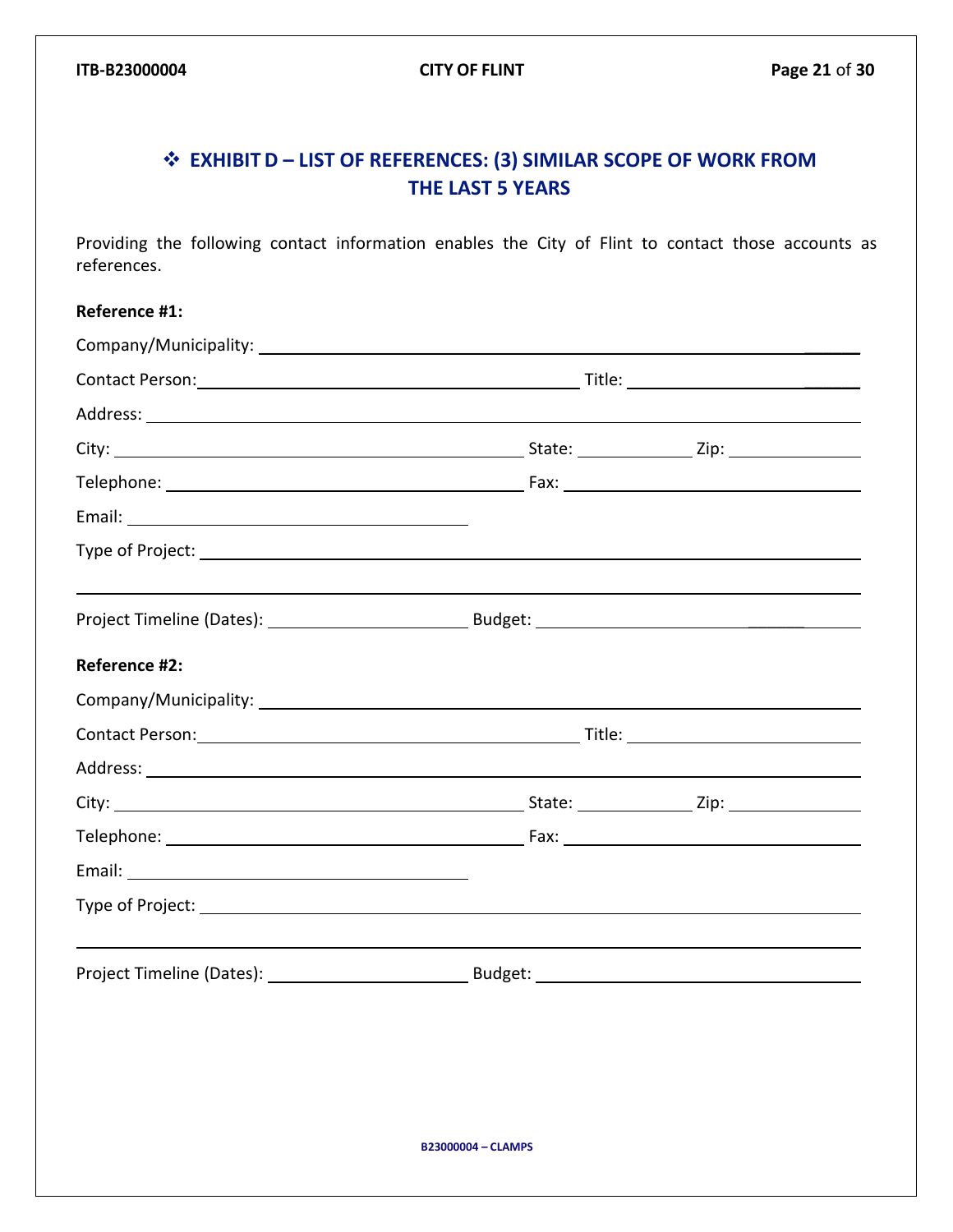| ITB-B23000004 |  |
|---------------|--|
|---------------|--|

# ❖ **EXHIBITD – LIST OF REFERENCES: (3) SIMILAR SCOPE OF WORK FROM THE LAST 5 YEARS (CONTINUES)**

| Reference #3:                                                                                                  |  |
|----------------------------------------------------------------------------------------------------------------|--|
|                                                                                                                |  |
| Contact Person: Note and Society and Society and Society and Society and Society and Society and Society and S |  |
|                                                                                                                |  |
|                                                                                                                |  |
|                                                                                                                |  |
|                                                                                                                |  |
|                                                                                                                |  |
|                                                                                                                |  |
|                                                                                                                |  |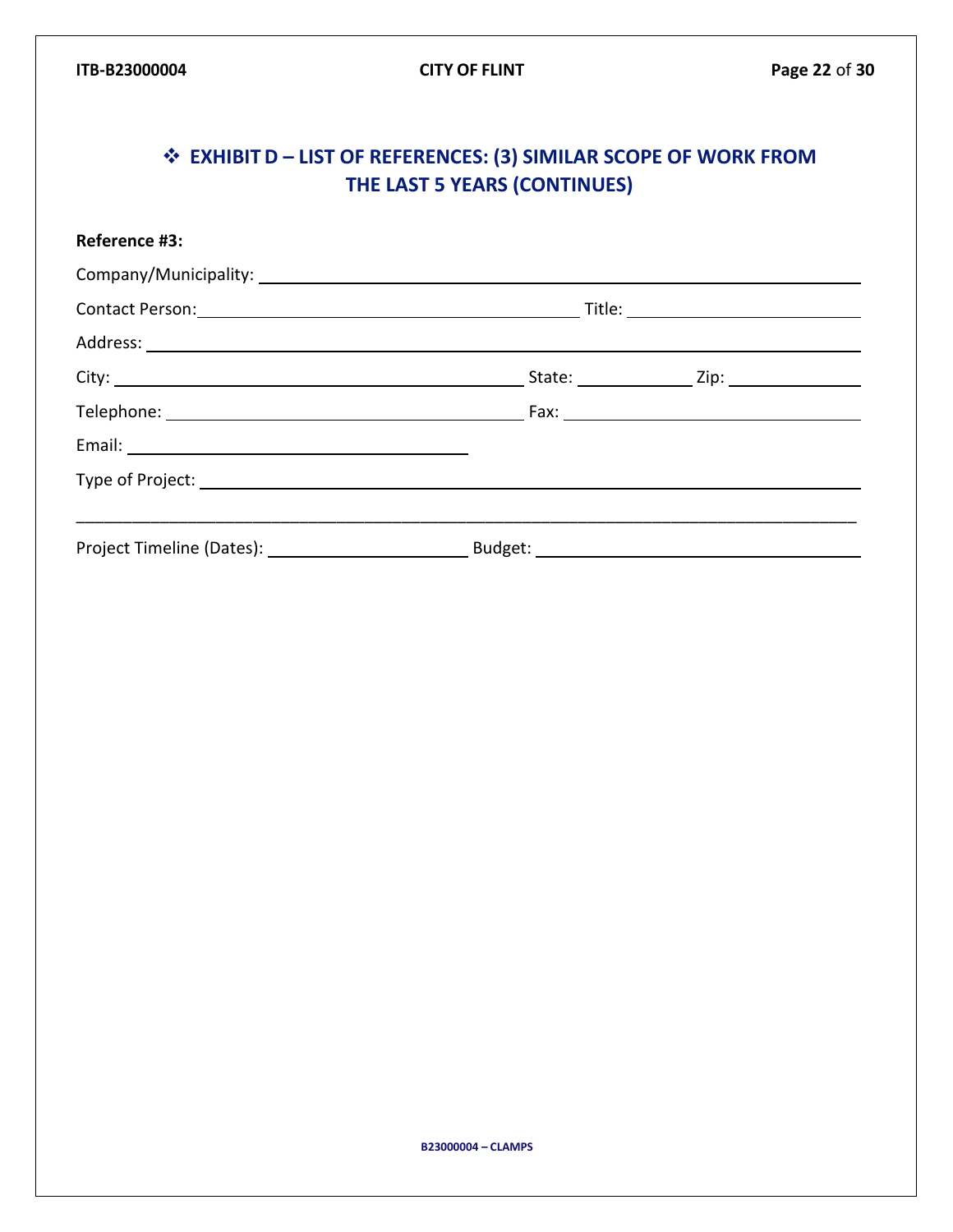# ❖ **EXHIBIT E – CERTIFICATE OF INSURANCE**

### **INSURANCE REQUIREMENTS**

The Contractor shall notify all insurance agents and companies retained by the Contractor that these insurance requirements shall be included in any Agreement between the Contractor and the City of Flint.

The Contractor shall purchase and maintain, at its sole expense and as long as it is providing services to the City, the following insurance coverage:

Commercial General Liability - Occurrence form, including coverage for bodily injury, personal injury, property damage (broad form), premises/operations, blanket contractual, and products/completed operations. Coverage shall be endorsed to include the City as an additional insured for work performed by the Contractor in accordance with the Agreement.

Minimum Limits:

- \$1,000,000 per occurrence/\$2,000,000 general aggregate
- \$2,000,000 aggregate for products and completed operations
- \$1,000,000 personal and advertising injury

Automobile - Michigan "no-fault" coverage, and residual automobile liability, comprehensive form, covering owned, hired, and non-owned automobiles. Coverage shall be endorsed to include the City as an additional insured for work performed by the Contractor in accordance with the Agreement.

Minimum Limits:

- No-fault coverages statutory
- \$500,000 per person/\$1,000,000 per accident bodily injury
- \$500,000 per occurrence property damage
- A combined single limit of \$1,000,000 per occurrence

Workers' Compensation and Employer's Liability- Statutory coverage or proof acceptable to the City of approval as a self-insurer by the State of Michigan.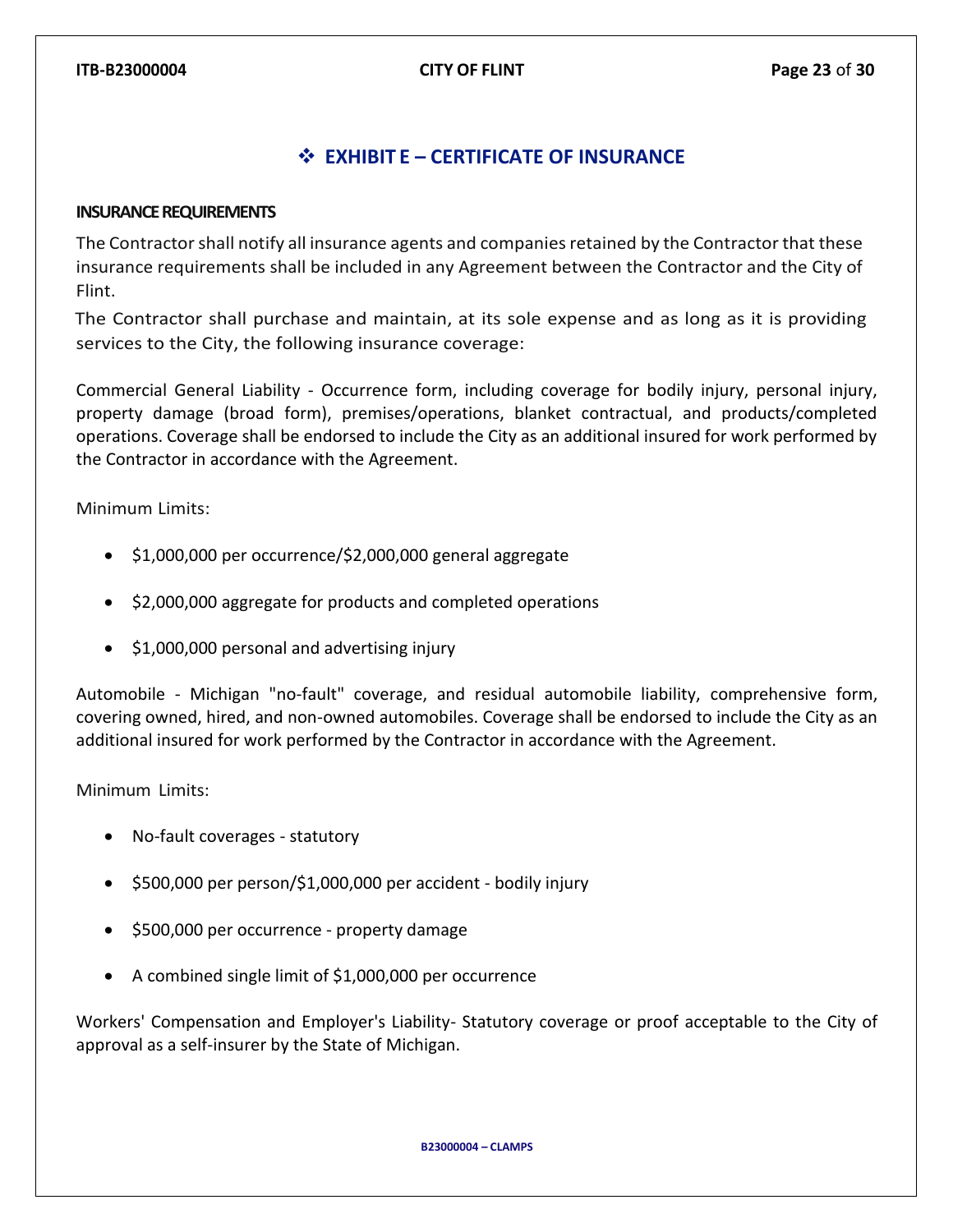**ITB-B23000004 CITY OF FLINT Page 24** of **30**

# ❖ **EXHIBIT E – CERTIFICATE OF INSURANCE (CONTINUES)**

Minimum Limits:

- Workers' Compensation statutory
- Employer's Liability \$100,000 each accident/\$100,000 disease each employee
- \$500,000 disease policy limit

Professional Liability - Covering acts, errors or omissions of a professional nature committed or alleged to have been committed by the Contractor or any of its subcontractors. Coverage shall be effective upon the date of the Agreement and shall remain effective for a period of three (3) years after the date of final payment thereunder. Such coverage shall be endorsed to include any subcontractors hired by the City.

## Minimum Limits:

• \$1,000,000 per occurrence, \$1,000,000 annual aggregate

Insurance coverage shall cover all claims against the City of Flint, its officials and employees, arising out of the work performed by the Contractor or any subcontractors under the Agreement. Should any work be subcontracted, it shall be the responsibility of the Contractor to maintain Independent Contractor's Protective Liability Insurance with limits equal to those specified above for Commercial General Liability Insurance. In addition, the Contractor shall provide proof of Workers' Compensation Insurance for all subcontractors in compliance with the required statutory limits of the State of Michigan.

Said policies of insurance shall be with companies licensed to do business in the State of Michigan and in a form satisfactory to the City. All insurance companies must maintain a rating of B+, VIII or better from AM. Best Company. Certificates of insurance with a thirty-(30) day cancellation clause shall be filed with and approved by the City at least five (5) days in advance of commencing work under the Agreement. Cancellation, material restriction, non-renewal or lapse of any of the required policies shall be grounds for immediate termination of the Agreement by the City.

The City reserves the right to request a complete certified copy of the policies for the above coverage's.

Any reduction or exhaustion in the limits of required insurance coverage shall not be deemed to limit the indemnification afforded in accordance with the Agreement or any amendments thereto.

Depending on the subject matter of the transaction, the City may require other insurance coverage in addition to the coverage's contained herein.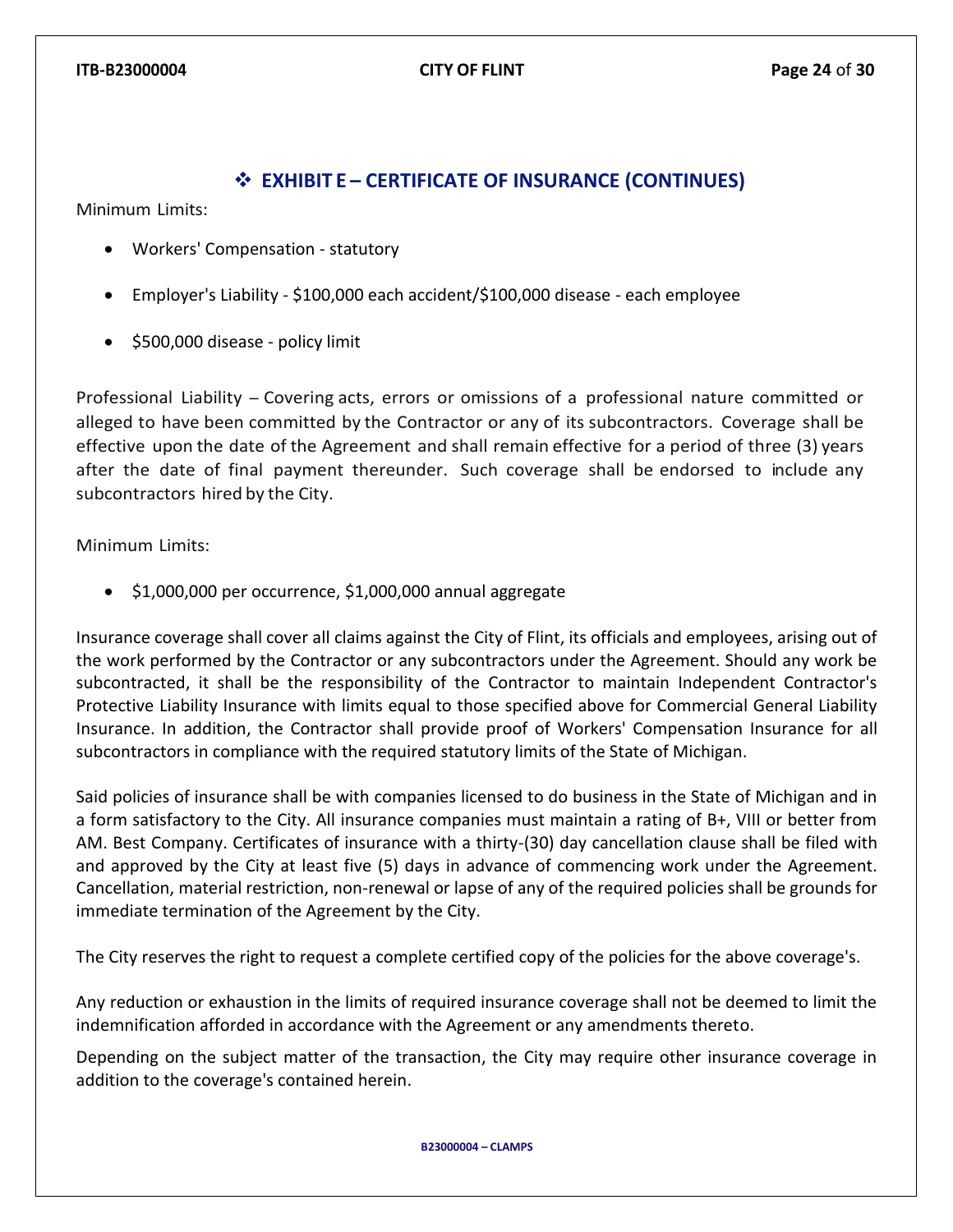### *THE BID NUMBER IS TO APPEAR ON ALL INSURANCE CERTIFICATES*

## ❖ **EXHIBIT F – NON-BIDDER'S RESPONSE**

**VENDOR'S NAME: \_\_\_\_\_\_\_\_\_\_\_\_\_\_\_\_\_\_\_\_\_\_\_\_\_\_\_\_\_\_\_\_\_\_\_\_\_\_\_\_\_\_\_\_\_\_\_\_\_\_\_\_\_\_\_\_\_\_\_\_\_\_\_\_\_\_\_**

## **NON-BIDDER'SRESPONSE**

For the purpose of facilitating your firm's response to our invitation to bid, the City of Flint is interested in ascertaining reasons for prospective bidder's failure to respond to "Invitations to Bid". If your firm is not responding to this bid, please indicate the reason(s) by checking any appropriate item(s) below and return this form to the above address.

We are **not** responding to this "Invitation to Bid" for the following reason(s):

Items or materials requested not manufactured by us or not available to our company.

Our items and/or materials do not meet specifications.

Specifications not clearly understood or applicable (too vague, too rigid, etc.).

Quantities too Small.

Insufficient time allowed for preparation of bid.

Incorrect address used. Our correct mailing address is:

Our branch / division handles this type of bid. We have forwarded this bid on to them but for the future the correct name and mailing address is:

**OTHER:** 

**Thank you for your participation in this bid.**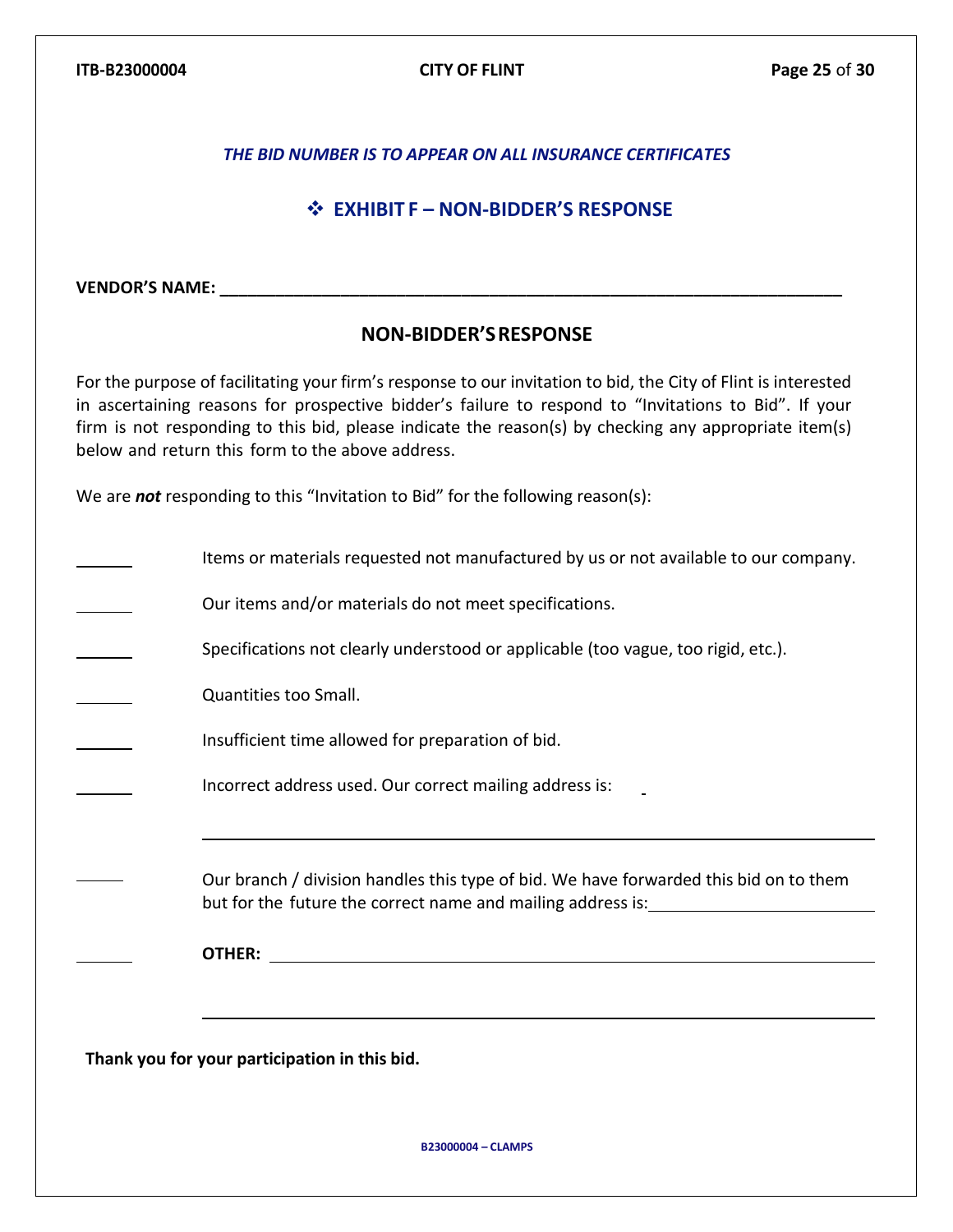| ITB-B23000004                                                                                                                                                                              | <b>CITY OF FLINT</b>            | Page 26 of 30                                                                                                                                                                                                                                                                                                                                                                           |
|--------------------------------------------------------------------------------------------------------------------------------------------------------------------------------------------|---------------------------------|-----------------------------------------------------------------------------------------------------------------------------------------------------------------------------------------------------------------------------------------------------------------------------------------------------------------------------------------------------------------------------------------|
|                                                                                                                                                                                            | <b>AFFIDAVIT FOR INDIVIDUAL</b> |                                                                                                                                                                                                                                                                                                                                                                                         |
|                                                                                                                                                                                            | S.S.                            |                                                                                                                                                                                                                                                                                                                                                                                         |
| deposes and says that they are the person making the above bid; and that said bid is genuine and not sham or<br>sought by collusion to secure themselves any advantage over other bidders. |                                 | being duly sworn,<br>collusive, and is not made in the interest of or on behalf of any person not therein named, and that they have not<br>directly or indirectly induced or solicited any bidder to put in a sham bid; that they have not directly or indirectly<br>induced or solicited any other person or corporation to refrain from bidding, and that they have not in any manner |
|                                                                                                                                                                                            |                                 |                                                                                                                                                                                                                                                                                                                                                                                         |
|                                                                                                                                                                                            |                                 |                                                                                                                                                                                                                                                                                                                                                                                         |
|                                                                                                                                                                                            |                                 | <u> 1989 - Johann John Stone, mars et al. (1989)</u>                                                                                                                                                                                                                                                                                                                                    |
|                                                                                                                                                                                            |                                 |                                                                                                                                                                                                                                                                                                                                                                                         |
|                                                                                                                                                                                            |                                 |                                                                                                                                                                                                                                                                                                                                                                                         |
|                                                                                                                                                                                            |                                 |                                                                                                                                                                                                                                                                                                                                                                                         |
|                                                                                                                                                                                            |                                 |                                                                                                                                                                                                                                                                                                                                                                                         |
|                                                                                                                                                                                            |                                 |                                                                                                                                                                                                                                                                                                                                                                                         |
|                                                                                                                                                                                            |                                 |                                                                                                                                                                                                                                                                                                                                                                                         |
|                                                                                                                                                                                            | <b>B23000004 - CLAMPS</b>       |                                                                                                                                                                                                                                                                                                                                                                                         |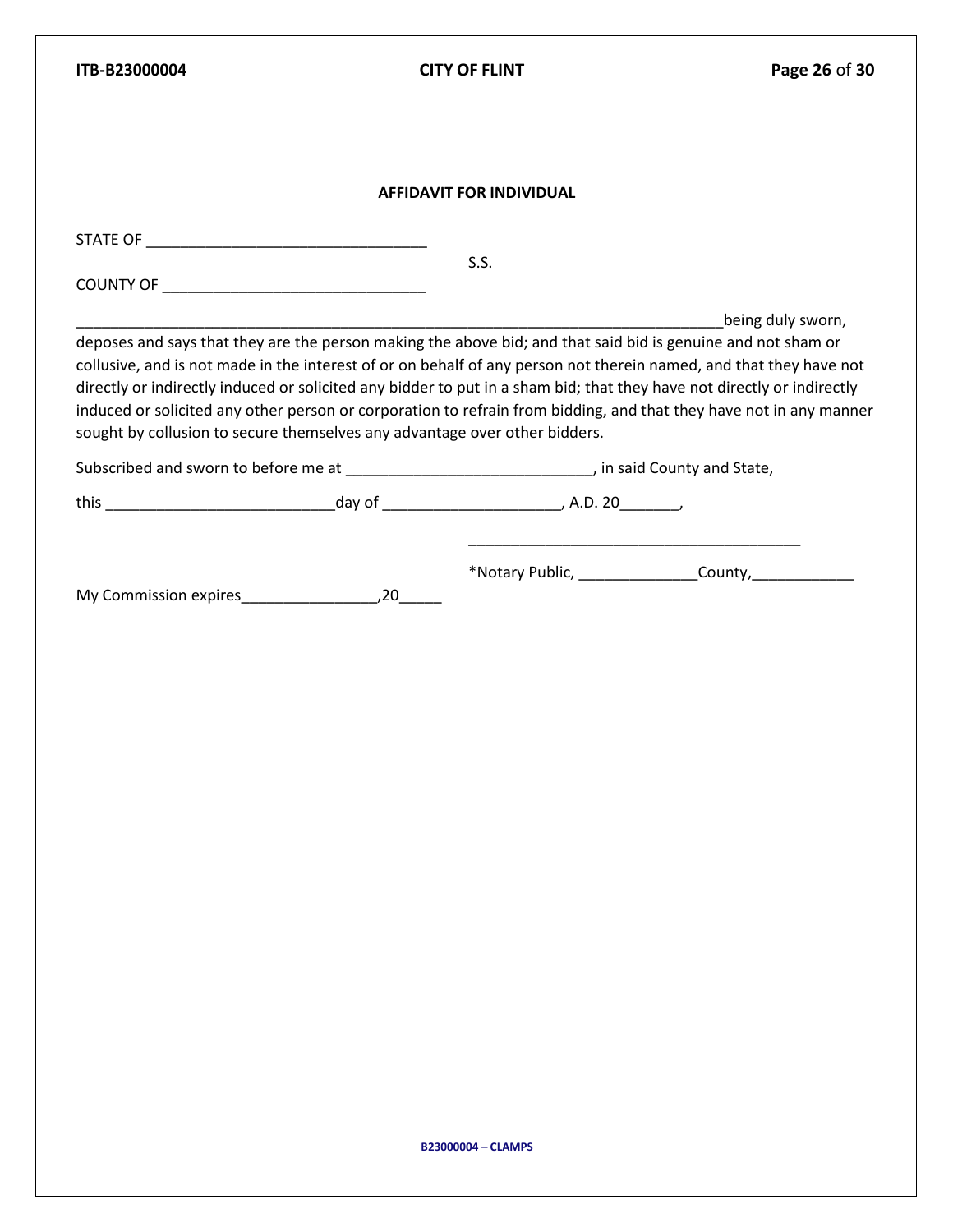| <b>ITB-B23000004</b>                                                                                                                                                                                                                                                                                                                                                 | <b>CITY OF FLINT</b>      | Page 27 of 30                                       |
|----------------------------------------------------------------------------------------------------------------------------------------------------------------------------------------------------------------------------------------------------------------------------------------------------------------------------------------------------------------------|---------------------------|-----------------------------------------------------|
|                                                                                                                                                                                                                                                                                                                                                                      | <b>FOR CORPORATION</b>    |                                                     |
|                                                                                                                                                                                                                                                                                                                                                                      |                           |                                                     |
|                                                                                                                                                                                                                                                                                                                                                                      | S.S.                      |                                                     |
|                                                                                                                                                                                                                                                                                                                                                                      |                           |                                                     |
| <u> 1989 - Johann Harry Harry Harry Harry Harry Harry Harry Harry Harry Harry Harry Harry Harry Harry Harry Harry</u>                                                                                                                                                                                                                                                |                           | being duly sworn, deposes and says that she/he/they |
| is of the contract of the contract of the contract of the contract of the contract of the contract of the contract of the contract of the contract of the contract of the contract of the contract of the contract of the cont                                                                                                                                       |                           |                                                     |
| (Official Title)<br>a corporation duly organized and doing business under the laws of the State of ______________________________                                                                                                                                                                                                                                    | (Name of Corporation)     |                                                     |
| or indirectly induced or solicited any other person or corporation to refrain from bidding; that they have not and<br>said bidder has not in any manner sought by collusion to secure to themselves or to said corporation an advantage<br>over other bidders.<br>Subscribed and sworn to before me at __________________________________, in said County and State, |                           |                                                     |
|                                                                                                                                                                                                                                                                                                                                                                      |                           |                                                     |
|                                                                                                                                                                                                                                                                                                                                                                      |                           |                                                     |
|                                                                                                                                                                                                                                                                                                                                                                      |                           |                                                     |
|                                                                                                                                                                                                                                                                                                                                                                      |                           |                                                     |
|                                                                                                                                                                                                                                                                                                                                                                      |                           |                                                     |
|                                                                                                                                                                                                                                                                                                                                                                      |                           |                                                     |
|                                                                                                                                                                                                                                                                                                                                                                      |                           |                                                     |
|                                                                                                                                                                                                                                                                                                                                                                      |                           |                                                     |
|                                                                                                                                                                                                                                                                                                                                                                      |                           |                                                     |
|                                                                                                                                                                                                                                                                                                                                                                      |                           |                                                     |
|                                                                                                                                                                                                                                                                                                                                                                      |                           |                                                     |
|                                                                                                                                                                                                                                                                                                                                                                      |                           |                                                     |
|                                                                                                                                                                                                                                                                                                                                                                      |                           |                                                     |
|                                                                                                                                                                                                                                                                                                                                                                      |                           |                                                     |
|                                                                                                                                                                                                                                                                                                                                                                      |                           |                                                     |
|                                                                                                                                                                                                                                                                                                                                                                      |                           |                                                     |
|                                                                                                                                                                                                                                                                                                                                                                      | <b>B23000004 - CLAMPS</b> |                                                     |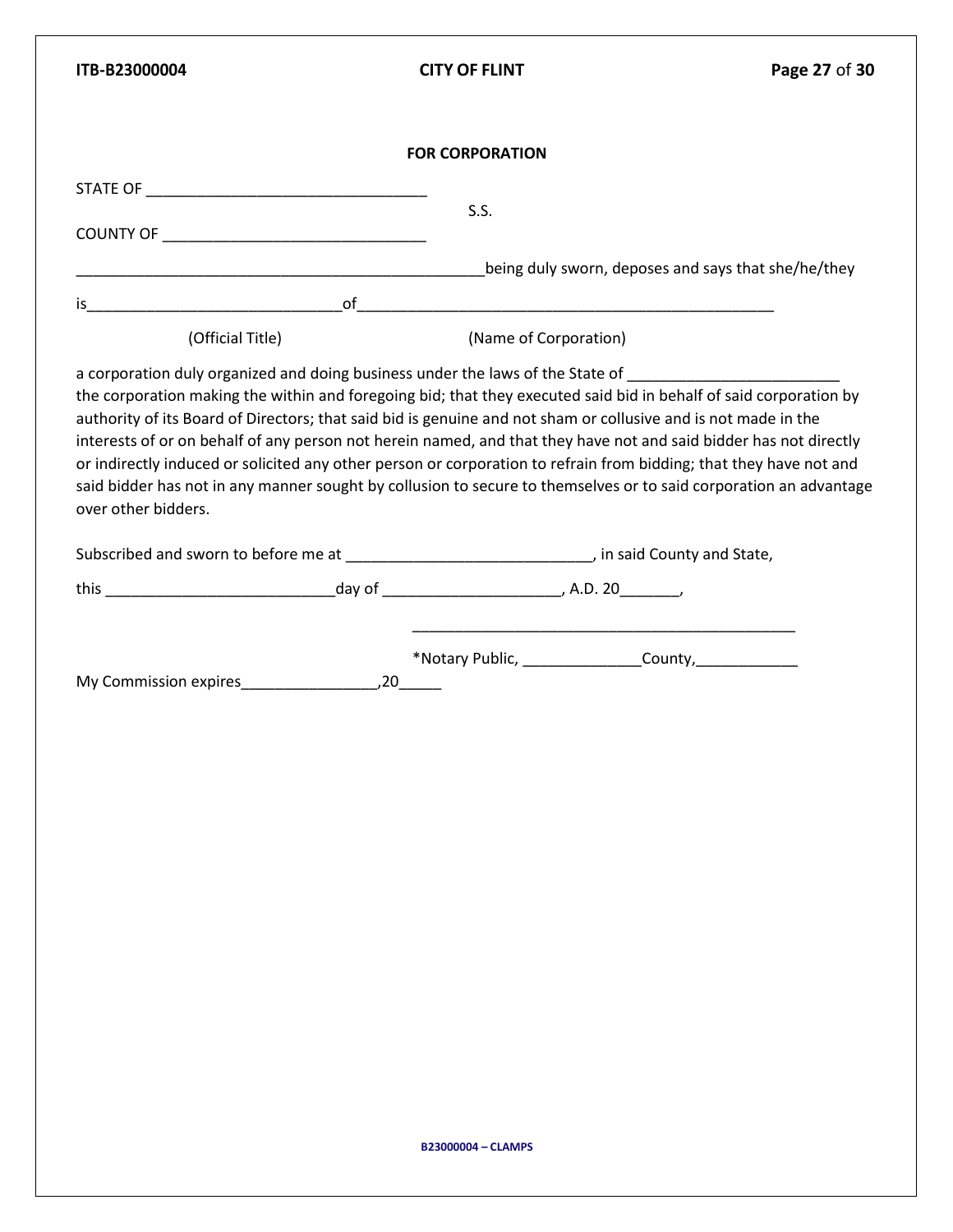| ITB-B23000004                                                                                      | <b>CITY OF FLINT</b>   | Page 28 of 30                                                                                                                                                                                                                                                                                                                                                                                                                                                                                       |
|----------------------------------------------------------------------------------------------------|------------------------|-----------------------------------------------------------------------------------------------------------------------------------------------------------------------------------------------------------------------------------------------------------------------------------------------------------------------------------------------------------------------------------------------------------------------------------------------------------------------------------------------------|
|                                                                                                    | <b>FOR PARTNERSHIP</b> |                                                                                                                                                                                                                                                                                                                                                                                                                                                                                                     |
|                                                                                                    | S.S.                   |                                                                                                                                                                                                                                                                                                                                                                                                                                                                                                     |
| sought by collusion to secure to themselves or to said bidder any advantage over other bidders.    |                        | being duly sworn,<br>partnership, making the above bid; that they are duly authorized to make said bid on behalf of said co-partnership;<br>that said bid is genuine and not sham of collusive, and is not made in the interest of or on behalf of any person not<br>therein named, and that they have and said bidder has not directly or indirectly induced or solicited any other<br>person or corporation to refrain from bidding, and that they have not and said bidder has not in any manner |
| Subscribed and sworn to before me at __________________________________, in said County and State, |                        |                                                                                                                                                                                                                                                                                                                                                                                                                                                                                                     |
|                                                                                                    |                        |                                                                                                                                                                                                                                                                                                                                                                                                                                                                                                     |
|                                                                                                    |                        | *Notary Public, ________________County, ______________                                                                                                                                                                                                                                                                                                                                                                                                                                              |
|                                                                                                    | B23000004 - CLAMPS     |                                                                                                                                                                                                                                                                                                                                                                                                                                                                                                     |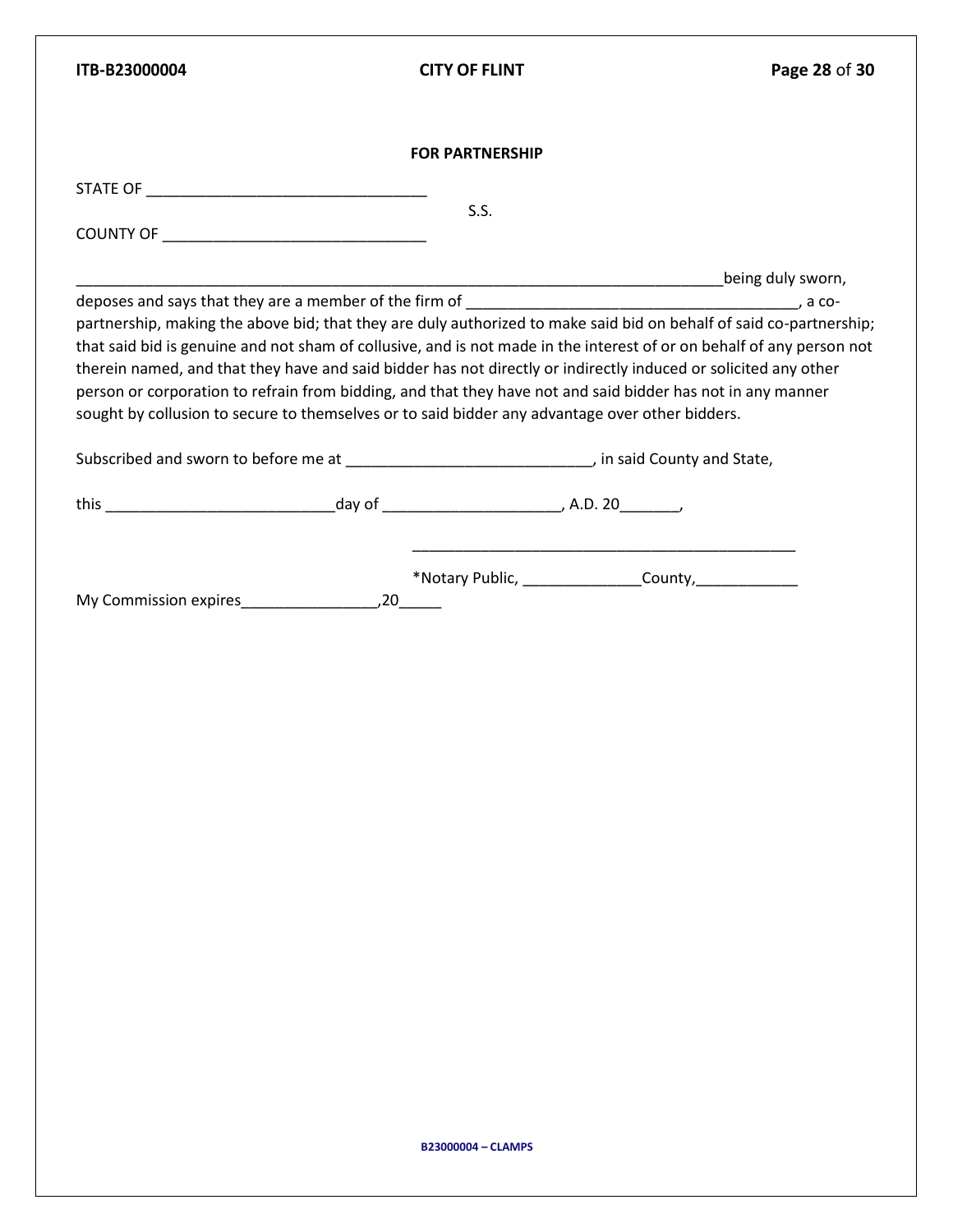| CITY OF FLINT                                                                                                                                                                                                  | Page 29 of 30                                |
|----------------------------------------------------------------------------------------------------------------------------------------------------------------------------------------------------------------|----------------------------------------------|
| <b>FOR AGENT</b>                                                                                                                                                                                               |                                              |
|                                                                                                                                                                                                                |                                              |
| S.S.                                                                                                                                                                                                           |                                              |
|                                                                                                                                                                                                                |                                              |
|                                                                                                                                                                                                                | being duly sworn, deposes and says that they |
|                                                                                                                                                                                                                |                                              |
| person or corporation to refrain from bidding, and that they have not and said bidder has not in any manner<br>sought by collusion to secure to themselves or to said bidder any advantage over other bidders. |                                              |
|                                                                                                                                                                                                                |                                              |
|                                                                                                                                                                                                                |                                              |
| *Notary Public,_________________County,_______________                                                                                                                                                         |                                              |
|                                                                                                                                                                                                                |                                              |